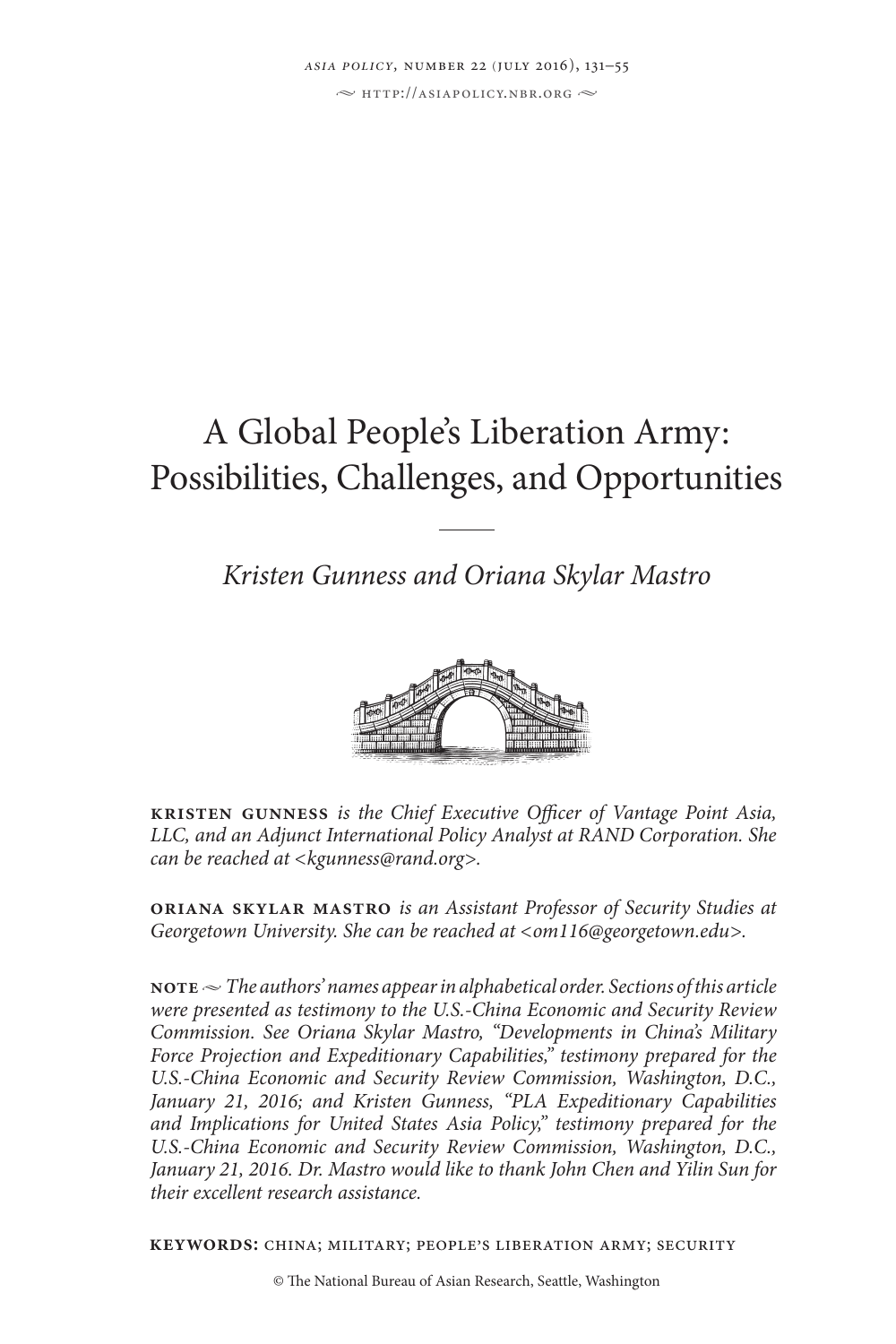## **executive summary**

This article assesses the factors shaping whether China will develop significant military expeditionary capabilities, the conditions under which Chinese leaders may decide to use the military outside East Asia, and implications for the U.S.

## **main argument**

Developing expeditionary capabilities for the People's Liberation Army (PLA) is a priority for Chinese leaders, and the Chinese public's expectation for protection while abroad further motivates such plans. Moreover, Chinese strategic thinking about the nature of such a capability suggests that the doctrinal development to support an expeditionary force is already underway. But even if China develops this capability, Beijing may not always choose to use it. The conditions under which China may employ its expeditionary capabilities can be expected to generate four types of behavior depending on the degree to which China is directly targeted and the receptivity of the international community to a larger Chinese role: activism, team play, vigilantism, and free riding. Based on this analysis, the U.S. should be open to a greater role for the PLA under most conditions.

## **policy implications**

- The best outcome for the U.S. is one in which China is a team player and contributes to multilateral operations even when its own interests are only peripherally threatened. Discussion among U.S. allies and partners can help mitigate operational risks.
- When Chinese interests abroad are targeted and the U.S. does not have interests at stake, Washington should try to shape China's actions to minimize unintended consequences. Depending on the situation, international pressure may be sufficient to prevent vigilantism.
- Given the PLA's expanding role, the U.S. should work to broaden military exchanges with China to include all U.S. combatant commands, connect defense and diplomatic attachés around the world, and complement global policy objectives.
- China's expeditionary capabilities create opportunities for the U.S. to develop closer military relationships in Asia—for example, by helping India patrol the Indian Ocean should Chinese naval presence there become routine.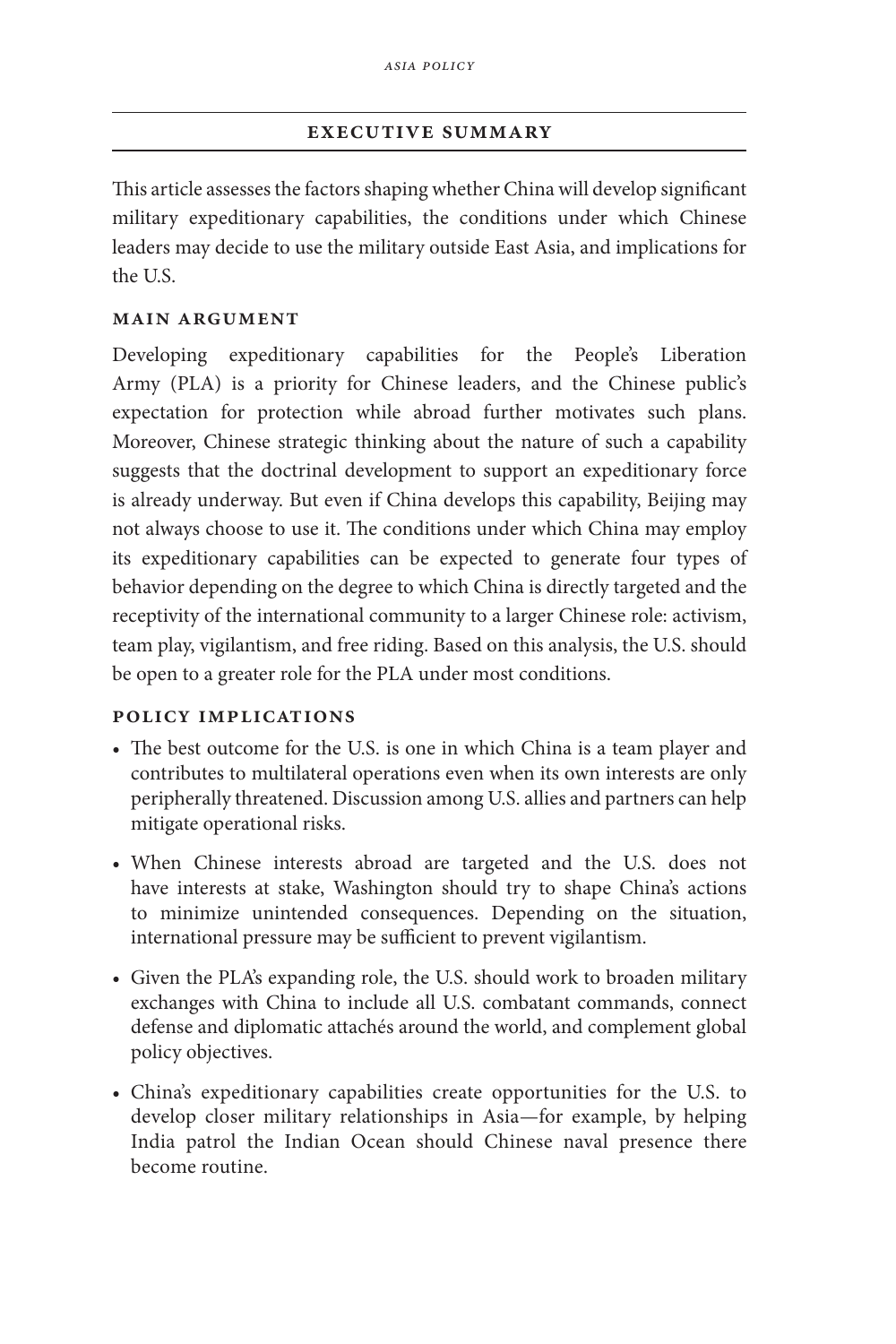For more than a decade, China has been developing the necessary expeditionary military capabilities to protect its interests beyond the East Asia region.*<sup>1</sup>* As China assumes a larger role in world affairs, these interests have expanded substantially and increasingly require the capacity to secure investments and business ventures around the globe, including the millions of People's Republic of China (PRC) citizens living abroad, access to energy and other natural resources, and continued access to critical shipping lanes. To this end, the People's Liberation Army (PLA) has begun to engage in missions far beyond its borders, including humanitarian assistance and disaster relief (HADR), noncombatant evacuation operations, counterpiracy operations, and the protection of sea lines of communication (SLOC).

While hardly surprising given China's global interests, the development of military expeditionary capabilities has raised concerns both in the United States and abroad about what role the PLA will play in global affairs and how that role may affect or constrain other countries. Examples include wariness about China's intentions following the announcement of a PLA logistics base in Djibouti, anxiety in New Delhi after PLA Navy (PLAN) submarines unexpectedly surfaced in the Indian Ocean, and challenges from the United States and others to Chinese naval patrols, conducted with some of the PLAN's most advanced combatants and submarines, in the farthest reaches of the South China Sea and associated disputed waters.*<sup>2</sup>* Increasingly, China is able to shape the international security environment overseas with its military capabilities, posing both opportunities and challenges for U.S. leaders.

Under what conditions will China decide to employ military capabilities abroad, and will this development be positive or negative for the United States and the international order?*<sup>3</sup>* Current research fails to answer this question

*<sup>1</sup>* In 2004, Hu Jintao announced the "new historic missions" rubric, which for the first time officially articulated China's need to develop capabilities to protect overseas interests. The need to develop a "far seas" military capability was also recently articulated in China's 2015 national defense white paper. On the new historic missions, see James Mulvenon, "Chairman Hu and the PLA's 'New Historic Missions," Hoover Institution, China Leadership Monitor, no. 27, January 2009 ~ http://media.hoover.org/sites/default/files/documents/CLM27JM.pdf. For the white paper, see Information Office of the State Council of the People's Republic of China (PRC), *China's Military Strategy* (Beijing, May 2015)  $\sim$  http://www.chinadaily.com.cn/china/2015-05/26/ content\_20820628.htm.

*<sup>2</sup>* Jeremy Page and Gordon Lubold, "China to Build Naval Hub in Djibouti," *Wall Street Journal*, November 26, 2015  $\sim$  http://www.wsj.com/articles/china-to-build-naval-logistics-facility-in-djib outi-1448557719; Zhang Tao, "Expert: Chinese Nuclear Submarine Enters Indian Ocean Legally to Defend 'Lifeline," China Military Online, January 25, 2016  $\sim$  http://english.chinamil.com.cn/ news-channels/pla-daily-commentary/2016-01/25/content\_6868286.htm; and Jeremy Page, "The Rapid Expansion of China's Navy in Five Charts," *Wall Street Journal*, April 10, 2015  $\sim$  http://blogs. wsj.com/chinarealtime/2015/04/10/five-charts-that-show-the-rapid-expansion-of-chinas-navy.

*<sup>3</sup>* The terms "overseas," "global," and "abroad" are used interchangeably in this article to refer to expeditionary or out-of-area operations beyond a state's immediate periphery that do not involve using force for territorial reasons.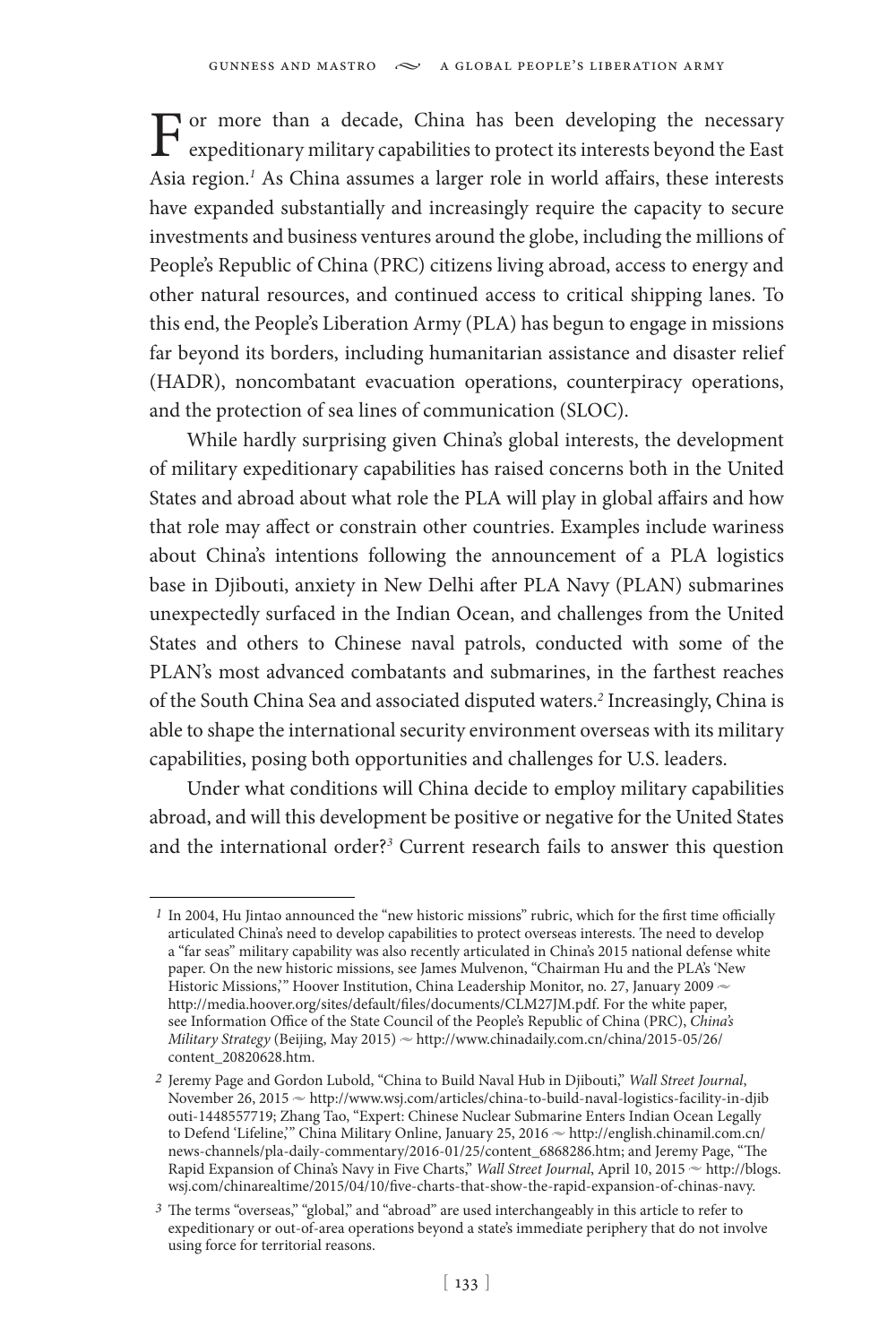adequately because of a narrow focus on related but fundamentally different classes of behavior. For example, there is a strong scholarly tradition that evaluates Chinese thinking on the use of force but focuses exclusively on regional and border-related disputes and mainly nontraditional operations overseas.*<sup>4</sup>* Another research agenda focuses on China's evolving participation in UN peacekeeping operations, but these are cases in which Chinese national interests are not directly at stake and therefore may not be a valid comparison.*<sup>5</sup>* Last, scholars and practitioners often focus on how China employs its military in specific territorial disputes, such as the South China Sea—but again, how and when China utilizes its military to promote claims close to its shores provides little insight into the leadership's willingness and ability to use these military tools far from China's shores in sovereignty issues.*<sup>6</sup>*

The topic may be understudied because Chinese involvement abroad outside the confines of UN peacekeeping operations is a nascent phenomenon and presents methodological challenges. There are few cases of Chinese expeditionary operations from which to derive causal and descriptive inferences, with the Gulf of Aden deployments and select noncombatant evacuation operations being the exceptions. A recent volume brainstormed what operational capabilities China is likely to develop for its expeditionary force by 2025 but stopped short of determining the factors that would shape its deployment.*<sup>7</sup>*

This article seeks to better understand China's preferences, its strategies to achieve preferred outcomes, and the strategic setting in which Chinese leaders will be making real-time decisions. To do this, the article evaluates five main drivers of Chinese security behavior: (1) the leadership's agenda,

*<sup>4</sup>* Allen S. Whiting, "China's Use of Force, 1950–96, and Taiwan," *International Security* 26, no. 2 (2001): 103–31; Andrew Scobell, *China's Use of Military Force: Beyond the Great Wall and the Long March* (Cambridge: University of Cambridge Press, 2003); and Thomas J. Christensen, "Windows and War: Changes in the International System and China's Decision to Use Force," in *New Directions in the Study of China's Foreign Policy*, ed. Alastair Iain Johnston and Robert Ross (Stanford: Stanford University Press, 2006).

*<sup>5</sup>* Liu Tiewa, "China and Responsibility to Protect: Maintenance and Change of Its Policy for Intervention," *Pacific Review* 25, no. 1 (2012): 153–73; Pak K. Lee and Lai-Ha Chan, "China's and India's Perspectives on Military Intervention: Why Africa but Not Syria?" *Australian Journal of International Affairs* 70, no. 2 (2016): 179–214; Andrew Garwood-Gowers, "China's 'Responsible Protection' Concept: Reinterpreting the Responsibility to Protect (R2P) and Military Intervention for Humanitarian Purposes," *Asian Journal of International Law* 6, no. 1 (2016): 89–118; and Prashant Kumar Singh, "China's 'Military Diplomacy': Investigating PLA's Participation in UN Peacekeeping Operations," *Strategic Analysis* 35, no. 5 (2011): 793–818.

*<sup>6</sup>* The recent literature on the territorial disputes in the South China Sea is too extensive to list, but one good example is a special roundtable in *Asia Policy* dedicated to the topic. See Tiffany Ma et al., "Non-claimant Perspectives on the South China Sea Disputes," *Asia Policy*, no. 21 (2016): 1–65.

*<sup>7</sup>* Roy Kamphausen and David Lai, eds., *The Chinese People's Liberation Army in 2025* (Carlisle: U.S. Army War College Press, 2015).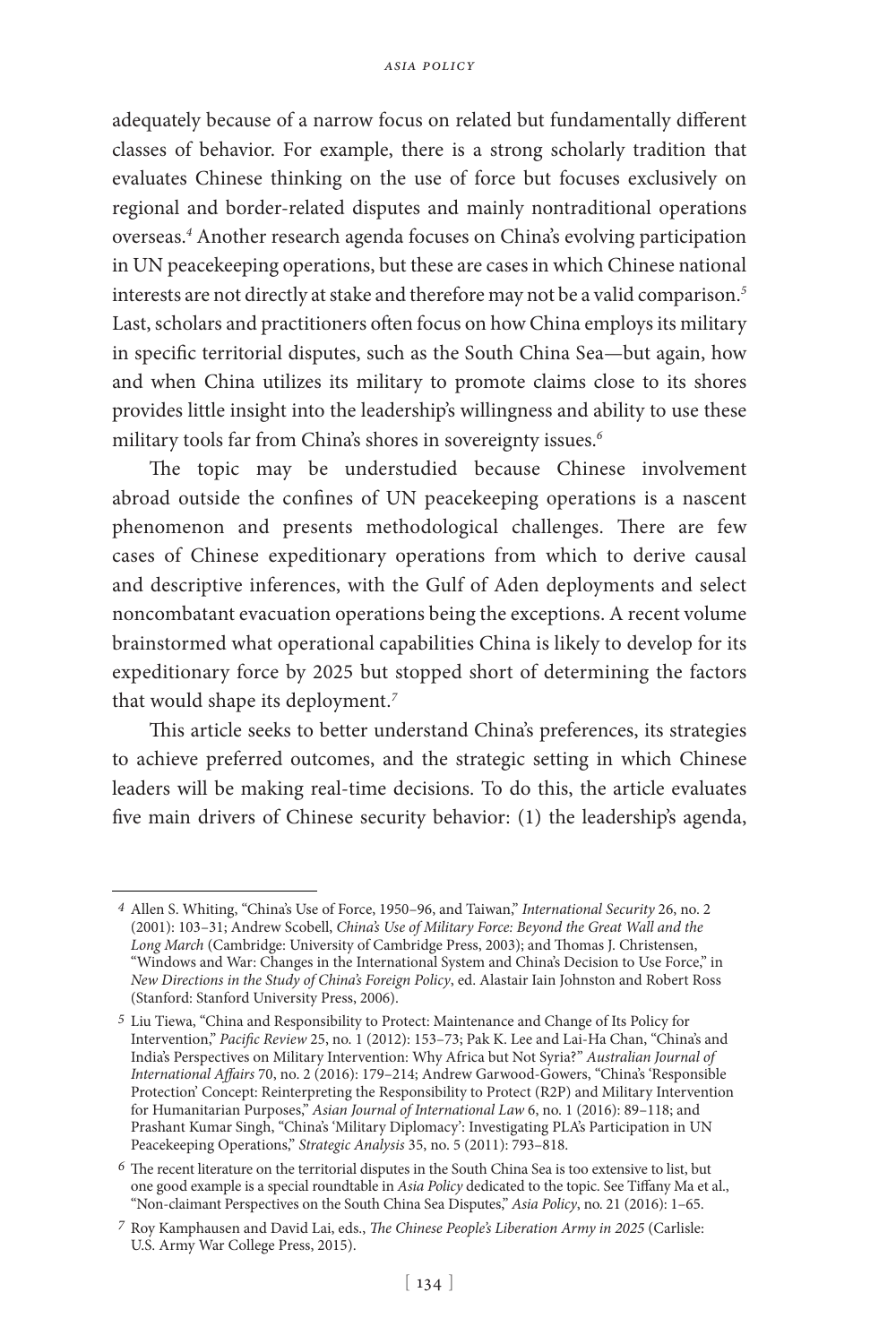(2) domestic expectations for intervention, (3) the power-projection model China adopts, (4) the nature of the situation and impact on the country's security interests, and (5) global and U.S. receptivity to a larger Chinese role. The first three factors, which have strong foundations in the PLA literature, create the possibility that China will develop an expeditionary force and deploy it in overseas contingencies. Specifically, through assessing official Chinese statements, state-sponsored media, social media, and Chinese academic publications, we conclude that the ability and willingness to conduct expeditionary operations are already present in elite politics, among the domestic public, and in the military.

But these factors are not sufficient to explain the conditions under which Beijing will actually employ its new capabilities. Based on an analysis of drivers four and five, the second part of the article develops a typology of China as an activist, team player, vigilante, and free rider. We argue that the best scenario for U.S. interests and global stability is China as a team player, with China as a vigilante being the most dangerous. This finding creates specific policy recommendations for the conditions under which the United States should encourage or discourage Chinese expeditionary operations to deal with overseas challenges.

This article is based on the five key drivers of the PLA's global role and proceeds as follows:

- <sup>u</sup> pp. 135–47 examine the three established drivers of China's security behavior: leadership agenda, domestic expectations, and strategic thinking on the nature of an expeditionary capability.
- $\approx$  pp. 147–53 consider the remaining two drivers—the nature of the threat and international receptivity—and lay out a typology of how China may employ its military beyond the Asia-Pacific.
- $\approx$  pp. 153–55 present four recommendations for U.S. policy given those findings.

## established drivers of china's security behavior

## *The Chinese Leadership's Agenda*

A significant body of research on Chinese decision-making points to the agenda of top leaders as a factor explaining change in PRC security policy. The uptick in U.S.-China military exchanges in 2015 is the direct result of Xi Jinping, who has highlighted that such exchanges are critical to improving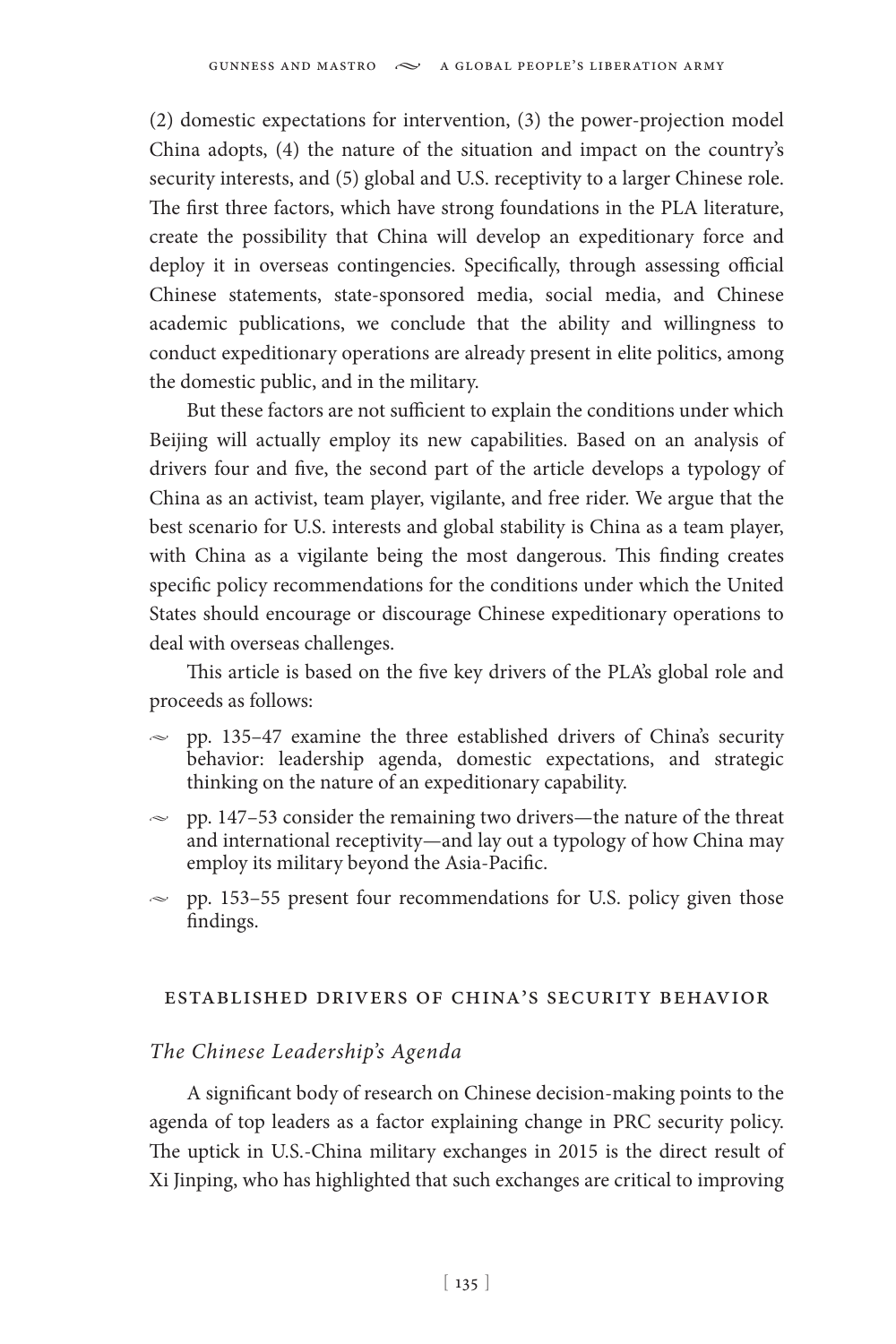the military and realizing the "China dream."*<sup>8</sup>* On climate change, Chinese officials say that Xi sees U.S.-China cooperation on energy and the climate as a critical anchor for a new model of great-power relations with the United States and prioritizes deliverables on that topic, particularly presidential-level deliverables such as the 2013 Sunnylands agreement on hydrofluorocarbons and the 2014 joint announcement on climate change.*<sup>9</sup>* Chinese assertiveness in the South China Sea is often attributed to the appointment of Xi as the top leader and his preference for aggressive approaches.*<sup>10</sup>* In the realm of defense innovation, sustained high-level support and guidance from leadership elites are seen as essential to address entrenched bureaucratic fragmentation, chronic delays in project management, decision-making paralysis, and cost overruns.*<sup>11</sup>* In short, given the amount of power at the top of the system, there is often a causal link between leadership preferences and priorities and Chinese policies and state behavior.*<sup>12</sup>*

Xi has demonstrated great personal ambition to elevate China's role in the world. He has used the terms "national rejuvenation" and "Chinese dream" to describe his desired end state for the PRC: a modern socialist country that is prosperous, powerful, democratic, civilized, and harmonious by the mid-21st century.*<sup>13</sup>* Xi has called for building a "community of common destiny" (*mingyun gongtongti*) featuring a high degree of economic integration through projects such as the Silk Road Economic Belt and 21st Century Maritime Silk Road (collectively known as the One Belt, One Road project), the Asian Infrastructure Investment Bank, and proposed regional free trade agreements

*<sup>8</sup>* Luo Zheng, "Zhongguo junshi waijiao xian daguo dandang" [Chinese Military Diplomacy Shows Big Countries Responsibility], *People's Daily*, December 23, 2015  $\sim$  http://military.people.com. cn/n1/2015/1223/c1011-27965344.html; and "Xi Jinping: Jinyibu kaichuang junshi waijiao xin junmian" [Xi Jinping: Initiate the New Phase of Military Diplomacy], Xinhua, January 29, 2015  $\sim$ [http://news.xinhuanet.com/2015-01/29/c\\_1114183775.htm.](http://news.xinhuanet.com/2015-01/29/c_1114183775.htm)

<sup>&</sup>lt;sup>9</sup> Author's correspondence with Melanie Hart, April 8, 2016. For the 2013 agreement, see "United States and China Agree to Work Together on Phase Down of HFCs," White House, Office of the Press Secretary, June 8, 2013 ~ https://www.whitehouse.gov/the-press-office/2013/06/08/unitedstates-and-china-agree-work-together-phase-down-hfcs. For the 2014 joint announcement, see "U.S.-China Joint Announcement on Climate Change," White House, Office of the Press Secretary, November 11, 2014  $\sim$  https://www.whitehouse.gov/the-press-office/2014/11/11/ us-china-joint-announcement-climate-change.

*<sup>10</sup>* Irene Chan and Mingjiang Li, "New Chinese Leadership, New Policy in the South China Sea Dispute?" *Journal of Chinese Political Science* 20, no. 1 (2015): 35–50.

*<sup>11</sup>* Tai Min Cheung, "Introduction," in *Forging China's Military Might*, ed. Tai Ming Cheung (Baltimore: Johns Hopkins University Press, 2014), 10; and Sylvia Schwaag Serger and Magnus Briedne, "China's Fifteen-Year Plan for Science and Technology: An Assessment," *Asia Policy*, no. 4 (2007): 134–64.

*<sup>12</sup>* Ren Xiao, "China's Leadership Change and Its Implications for Foreign Relations," *Asia Policy*, no. 15 (2013): 56–61.

<sup>&</sup>lt;sup>13</sup> "Xi Jinping: Pursuing Dream for 1.3 Billion Chinese," Xinhua, March 17, 2013  $\sim$  http://news. xinhuanet.com/english/china/2013-03/17/c\_124467411.htm.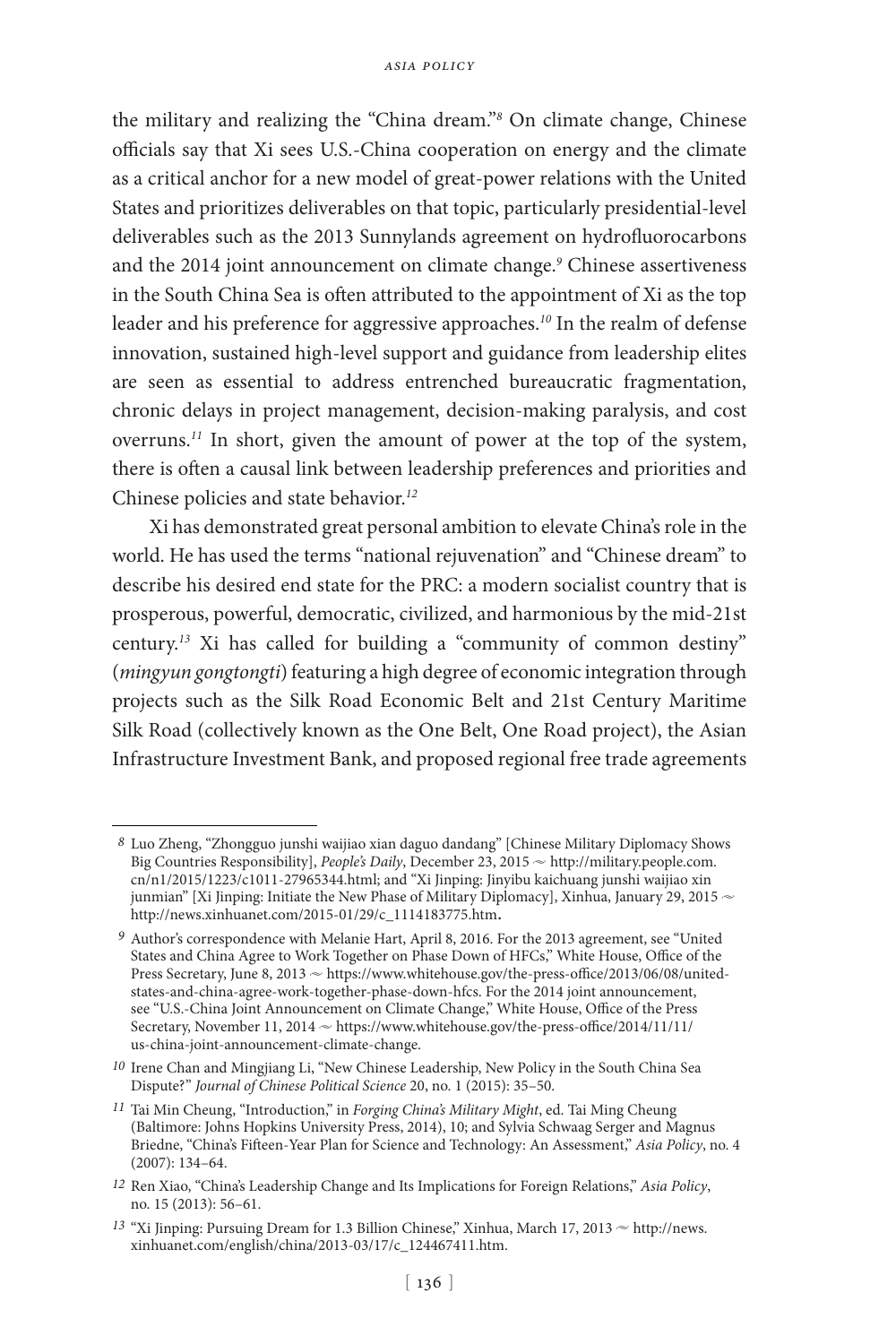such as the Regional Comprehensive Economic Partnership. Xi has also criticized the U.S. alliance system, stating at the Conference on Interaction and Confidence-building Measures in Asia that "it is disadvantageous to the common security of the region if military alliances with third parties are strengthened."<sup>14</sup> China already refers to itself as a "responsible great power," conveying a sense of leadership to justify its involvement in a wide range of international affairs as well as hinting that it will attempt to revise key parts of the current system to better serve the needs of China and other rising powers.*<sup>15</sup>* As Li Keqiang articulated in a September 2014 speech, China defends the global order but also wants to reform outdated aspects of the system.*<sup>16</sup>*

For Xi, the modernization of the military, including the development of expeditionary capabilities, is a pivotal component of his national security strategy and desire to protect China's overseas interests.*<sup>17</sup>* These priorities are reflected in recent official documents and laws that have been passed by the Chinese legislature. For example, China's most recent defense white paper states the following goals:

> It is necessary for China to develop a modern maritime military force structure commensurate with its national security and development interests, to safeguard its national sovereignty and maritime rights and interests, protect the security of strategic SLOCs and overseas interests, and participate in international maritime cooperation, so as to provide strategic support for building itself into a maritime power.*<sup>18</sup>*

In July 2015 the National People's Congress passed a wide-ranging security law that specifically tasked the PLA with protecting China's overseas interests.*<sup>19</sup>*

*<sup>14</sup>* John Ruwitch, "China's Xi Issues Veiled Warning to Asia over Military Alliances," Reuters, May 21, 2014 ~ http://www.reuters.com/article/us-china-xi-idUSBREA4K02V20140521.

*<sup>15</sup>* The original Chinese phrase *fu zeren daguo* literally means "responsible big state." However, the phrase is commonly translated as a "responsible great power." Here, "great power" does not refer to a hegemonic leader but to powerful states in the region. For example, *daguo*, or great power, includes the United States, China, Russia, and Japan in the Asia-Pacific. See Yang Jiechi, "Jiji chengdan guoji zeren he yiwu" [Proactively Undertaking International Responsibility and Duty], *People's Daily*, November 23, 2015.

*<sup>16</sup>* Li Keqiang, "Zhongguo shi fuzeren de fazhanzhong daguo" [China Is a Developing Responsible Great Power], People's Daily, September 9, 2014  $\sim$  http://politics.people.com.cn/n/2014/0909/ c1024-25628524.html.

*<sup>17</sup>* "Xi Jinping chuxi zhongyang waishi gongzuo huiyi bing fabiao zhongyao jianghua" [Speech by Xi Jinping at the Central Meeting on Foreign Affairs Work], Xinhua, November 29, 2014  $\sim$  http:// news.xinhuanet.com/politics/2014-11/29/c\_1113457723.htm; and "Xi Jinping: Jianchi zongti guojia anquan guan, zou Zhongguo tese guojia anquan daolu" [Xi Jinping: Commit to a Grand National Security Concept, a Roadmap for National Security with Chinese Characteristics], Xinhua, April 14, 2014 ~ http://news.xinhuanet.com/2014-04/15/c\_1110253910.htm.

*<sup>18</sup>* Information Office of the State Council (PRC), *China's Military Strategy.*

*<sup>19</sup>* Minnie Chan, "People's Liberation Army Tasked with Defending China's Overseas Interests," South China Morning Post, July 2, 2015  $\sim$  http://www.scmp.com/news/china/diplomacy-defence/ article/1831564/chinas-national-security-law-gives-pla-mission-protect.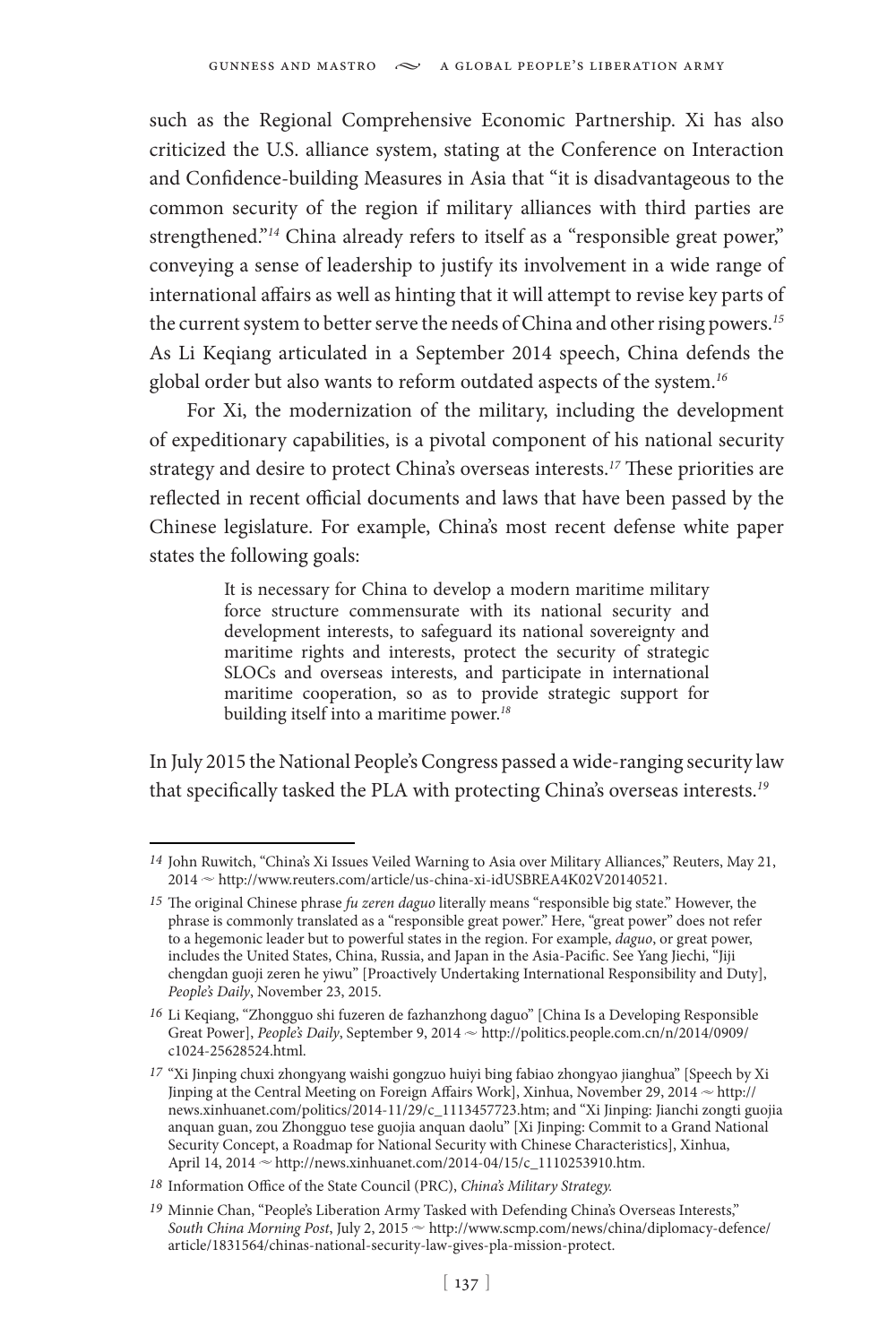Xi's vision for the PLA seems to extend beyond the protection of Chinese interests. Xi has publicly stated that the military should play a pivotal role in "the maintenance of international security affairs"*<sup>20</sup>* and try its best to provide more "public security products to the international community."*<sup>21</sup>* He has, at least in part, staked the legitimacy of his administration on a strong Chinese military that can defend all of the PRC's interests both at home and abroad. Most recently, at the Nuclear Security Summit in April 2016 Xi highlighted four areas of effective U.S.-China coordination and cooperation: climate change, Iran's nuclear weapons program, global health, and development along with peacekeeping.*<sup>22</sup>*

As Chinese political involvement expands in critical areas—for example, with the first appointment of a special envoy for the crisis in Syria—a more active military role may follow in tandem.*<sup>23</sup>* Since 2008, the PLA has carried out military operations other than war beyond East Asia at an increasing pace. The PLAN has dispatched nineteen task forces to the Gulf of Aden since it first began participating in antipiracy operations in December 2008,*<sup>24</sup>* and in mid-2015 the PLA Ground Forces dispatched over a thousand troops to South Sudan in the PRC's first-ever peacekeeping operation.*<sup>25</sup>* Later that year, Xi pledged eight thousand troops for a standby UN peacekeeping force, along with \$100 million in military aid to the African Union.*<sup>26</sup>* PLAN ships frequently visit ports in Oman, Sri Lanka, Kenya, and Tanzania for supplies and recently initiated visits to South Africa, Mozambique, Angola, Nigeria, and Namibia, among other nations.*<sup>27</sup>* Chinese companies have also made deals to control Gwadar port in Pakistan and lease Darwin port in Australia for 99 years, while the government announced in November 2015 that it would

*<sup>20</sup>* Zhou Yanbing, "Guanyu guofang he jundui jianshe de zhongyao lunshu" [An Important Discussion about National Defense and Military Construction], CPC News, July 23, 2014  $\sim$  http://cpc.people. com.cn/n/2014/0723/c68742-25329637.html.

*<sup>21</sup>* "Xi Jinping jieshou Huaerjie Ribao caifang" [Xi Jinping Interview with the *Wall Street Journal*], Xinhua, September 22, 2015  $\sim$  http://news.xinhuanet.com/politics/2015-09/22/c\_1116642032.htm.

*<sup>22</sup>* "Xi Jinping Meets with President Barack Obama of U.S.," Ministry of Foreign Affairs (PRC), Press Release, April 1, 2016  $\sim$  http://www.fmprc.gov.cn/mfa\_eng/zxxx\_662805/t1353036.shtml.

*<sup>23</sup>* Ben Blanchard, "China Appoints First Special Envoy for Syria Crisis," Reuters, March 29, 2016.

*<sup>24</sup>* Kenneth Allen, "The Top Trends in China's Military Diplomacy," Jamestown Foundation, China Brief, May 1, 2015  $\sim$  http://www.jamestown.org/single/?tx\_ttnews[tt\_news]=43866&no\_cache=1#. VviTqdDlQgs.

*<sup>25</sup>* Karen Allen, "What China Hopes to Achieve with First Peacekeeping Mission," BBC, December 2,  $2015 \approx \text{http://www.bbc.com/news/world-africa-34976580.}$ 

*<sup>26</sup>* Michael Martina and David Brunnstrom, "China's Xi Says to Commit 8,000 Troops for UN Peacekeeping Force," Reuters, September 28, 2015  $\sim$  http://www.reuters.com/article/ us-un-assembly-china-idUSKCN0RS1Z120150929.

 $^{27}$  Omar Lamrani, "China: An Aspiring Global Navy," Stratfor, December 9, 2015  $\sim$ https://www. stratfor.com/analysis/china-aspiring-global-navy.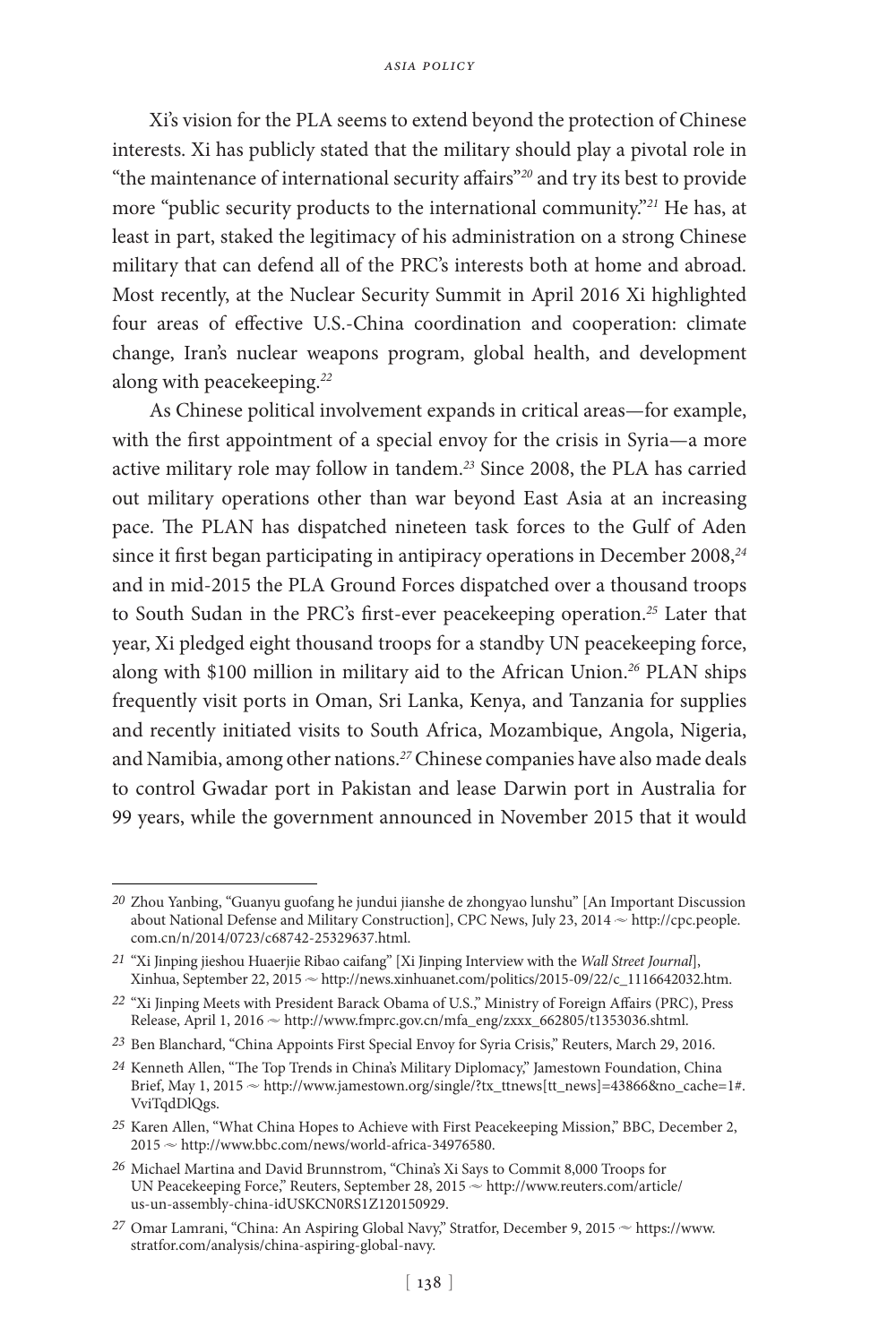build its first overseas military base in Djibouti, a naval logistics point meant to sustain China's increased military involvement away from East Asia.*<sup>28</sup>*

The PLA has also recently begun participating in military exchanges and exercises with countries outside East Asia. As of 2014, PLAN guided-missile destroyers have conducted port calls to more than 30 countries, and in 2015 the PLAN conducted large-scale joint naval exercises with Russia in both the Mediterranean Sea and the Sea of Japan.*<sup>29</sup>* Meanwhile, China's increasing emphasis on counterterrorism provided the backdrop for PLA Ground Forces counterterrorism exercises with India and Sri Lanka in 2015, and the PLA Air Force participated in Russia's Aviadarts military competition in 2014 and exercised with the Pakistan Air Force in 2015.*<sup>30</sup>* The PLA is developing a more robust exchange program between its National Defense University and corresponding foreign military educational institutions and also hosted the Western Pacific Naval Symposium in 2014.*<sup>31</sup>*

Xi has consequently directed the PLA leadership to pursue a major military reorganization designed to optimize leadership and command structures, streamline organizations, reform policies, enhance PLA mobility, facilitate joint operations, and allow the PLA to operate more flexibly—all necessary components for effective power projection in the region and overseas.*<sup>32</sup>* The shift from seven military regions to five "battle zones" is partly inspired by China's contemporary need for a strong blue water navy to protect the country's maritime lifelines and expanding overseas interests; the previous command structure, centered on land forces, could not meet

*<sup>28</sup>* On Gwadar port, see Ankit Panda, "Chinese State Firm Takes Control of Strategically Vital Gwadar Port," *Diplomat*, November 13, 2015 ~ http://thediplomat.com/2015/11/chinese-statefirm-takes-control-of-strategically-vital-gwadar-port. On Djibouti port, see Jane Perlez and Chris Buckley, "China Retools Its Military with a First Overseas Outpost in Djibouti," *New York Times*, November 26, 2015 ~ http://www.nytimes.com/2015/11/27/world/asia/china-military-presencedjibouti-africa.html.

*<sup>29</sup>* Allen, "The Top Trends in China's Military Diplomacy"; Franz Stefan-Gady, "China and Russia Conclude Naval Drill in Mediterranean," *Diplomat*, May 22, 2015  $\sim$  http://thediplomat. com/2015/05/china-and-russia-conclude-naval-drill-in-mediterranean; and Franz Stefan-Gady, "Russia and China Kick Off Naval Exercise in Sea of Japan," *Diplomat*, August 24, 2015  $\sim$  http:// thediplomat.com/2015/08/russia-and-china-kick-off-naval-exercise-in-sea-of-japan.

*<sup>30</sup>* On India, see Franz Stefan-Gady, "China and India Hold Joint Military Exercise," *Diplomat*, October 12, 2015  $\sim$  http://thediplomat.com/2015/10/china-and-india-hold-joint-militaryexercise. On Sri Lanka, see Ankit Panda, "Sri Lanka and China Wrap Up Silk Route 2015 Military Exercise," *Diplomat*, July 18, 2015  $\sim$  http://thediplomat.com/2015/07/sri-lanka-and-china-wrapup-silk-route-2015-military-exercise. On Russia, see Allen, "The Top Trends in China's Military Diplomacy." On Pakistan, see Zhang Yunbi, "China and Pakistan Stage Joint Air Exercise," *China Daily USA*, September 7, 2015  $\sim$  http://usa.chinadaily.com.cn/epaper/2015-09/07/ content\_21811478.htm.

*<sup>31</sup>* Allen, "The Top Trends in China's Military Diplomacy."

*<sup>32</sup>* Andrew S. Erickson, "Sweeping Changes in China's Military: Xi's PLA Restructuring," *Wall Street Journal*, September 2, 2015  $\sim$  http://blogs.wsj.com/chinarealtime/2015/09/02/sweeping-changein-chinas-military-xis-pla-restructuring.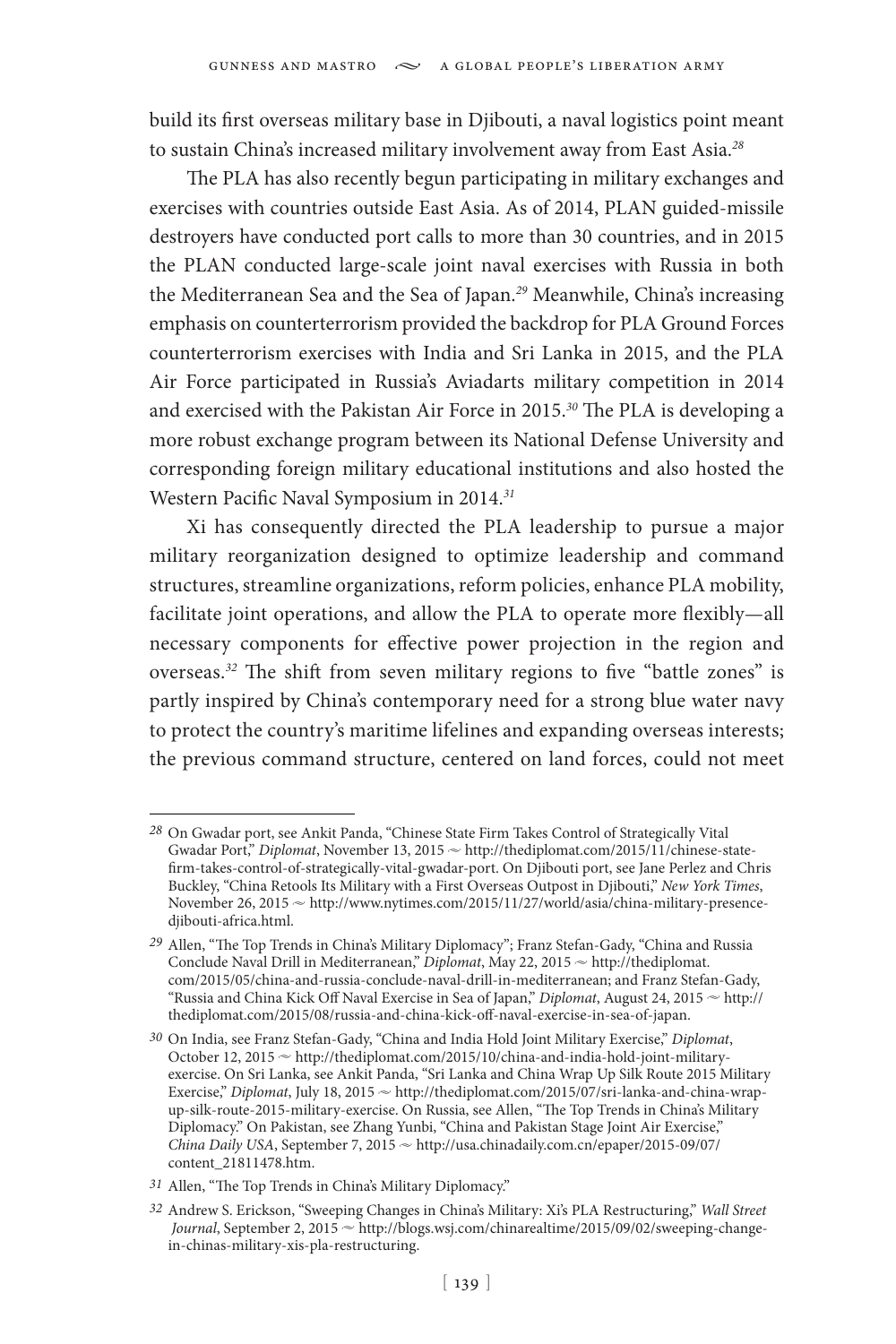those needs because it stifled mobility and joint operations.*<sup>33</sup>* Additionally, as part of the reorganization, the PLA has established the Overseas Operations Office, which the Chinese media describes as "responsible for directing and coordinating actions carried out by Chinese troops overseas. Its establishment can enhance rapid overseas response capabilities of the Chinese military."*<sup>34</sup>*

The reorganization is ongoing and will continue for years to come; however, the PLA clearly has taken Xi's directive to heart and embarked on an increasing number of expeditionary missions—many of which are firsts for China. For example, the PLA sent its first overseas deployment of combat troops in a peacekeeping role to Mali in late 2013. The Gulf of Aden antipiracy operations, the first of their kind for China, have been a springboard for the PRC to considerably expand maritime security operations, taking on tasks such as evacuating its citizens from Libya and Yemen, escorting Syrian chemical weapons to their destruction, and participating in the search for Malaysia Airlines Flight 370.*<sup>35</sup>* In the Yemen operation conducted in late March and early April 2015, the PLAN evacuated 570 Chinese citizens and 225 foreign nationals from that volatile country.*<sup>36</sup>* Official statements and news articles praised the operation for its successful protection of Chinese citizens overseas, the scale and effectiveness of the military operation, China's good diplomatic relations with Yemen that facilitated the evacuation, and China's commitment to humanitarian assistance.*<sup>37</sup>*

These developments in military diplomacy, exercises, basing arrangements, and operations, along with official statements, illustrate that there is strong high-level support for the Chinese military to be involved more routinely in operations overseas. But this is not the only necessary condition. The next section evaluates the second factor: domestic views and expectations about potential involvement.

*<sup>33</sup>* For more on the reorganization, see Kenneth Allen, Dennis J. Blasko, and John F. Corbett, "The PLA's New Organizational Structure: What Is Known, Unknown and Speculation (Part 1)," Jamestown Foundation, China Brief, February 4, 2016.

*<sup>34</sup>* Yao Jianing, "PLA Sets Up Overseas Operations Office to Strengthen Overseas Rapid Reaction," China Military Online, March 25, 2016  $\sim$  http://eng.chinamil.com.cn/news-channels/pla-dailycommentary/2016-03/25/content\_6977517.htm.

*<sup>35</sup>* Andrew S. Erickson and Austin M. Strange, *[Six Years at Sea…and Counting: Gulf of Aden Anti-Piracy](http://www.amazon.com/China-Gulf-Aden-Andrew-Erickson/dp/0985504501/ref=la_B001JP451A_1_1?s=books&ie=UTF8&qid=1423762463&sr=1-1)  [and China's Maritime Commons Presence](http://www.amazon.com/China-Gulf-Aden-Andrew-Erickson/dp/0985504501/ref=la_B001JP451A_1_1?s=books&ie=UTF8&qid=1423762463&sr=1-1)* (Washington, D.C.: [Jamestown Foundation](http://www.jamestown.org/programs/chinabrief/single/?tx_ttnews%5Btt_news%5D=44181&tx_ttnews%5BbackPid%5D=25&cHash=9730f8b6d0d3eb2ad5b99ad6418b5ccb), 2015).

*<sup>36</sup>* Eddie Linczer, "Yemen Evacuation Demonstrates China's Growing Far-Seas Naval Capabilities," American Enterprise Institute, April 3, 2015.

*<sup>37</sup>* Zhao Cheng, "Yemen cheqiao jianzheng daguo nengli yu dandang" [Evacuation of Chinese in Yemen Testifies to the Capabilities and Duties of a Powerful State], *People's Daily*, April 10, 2015.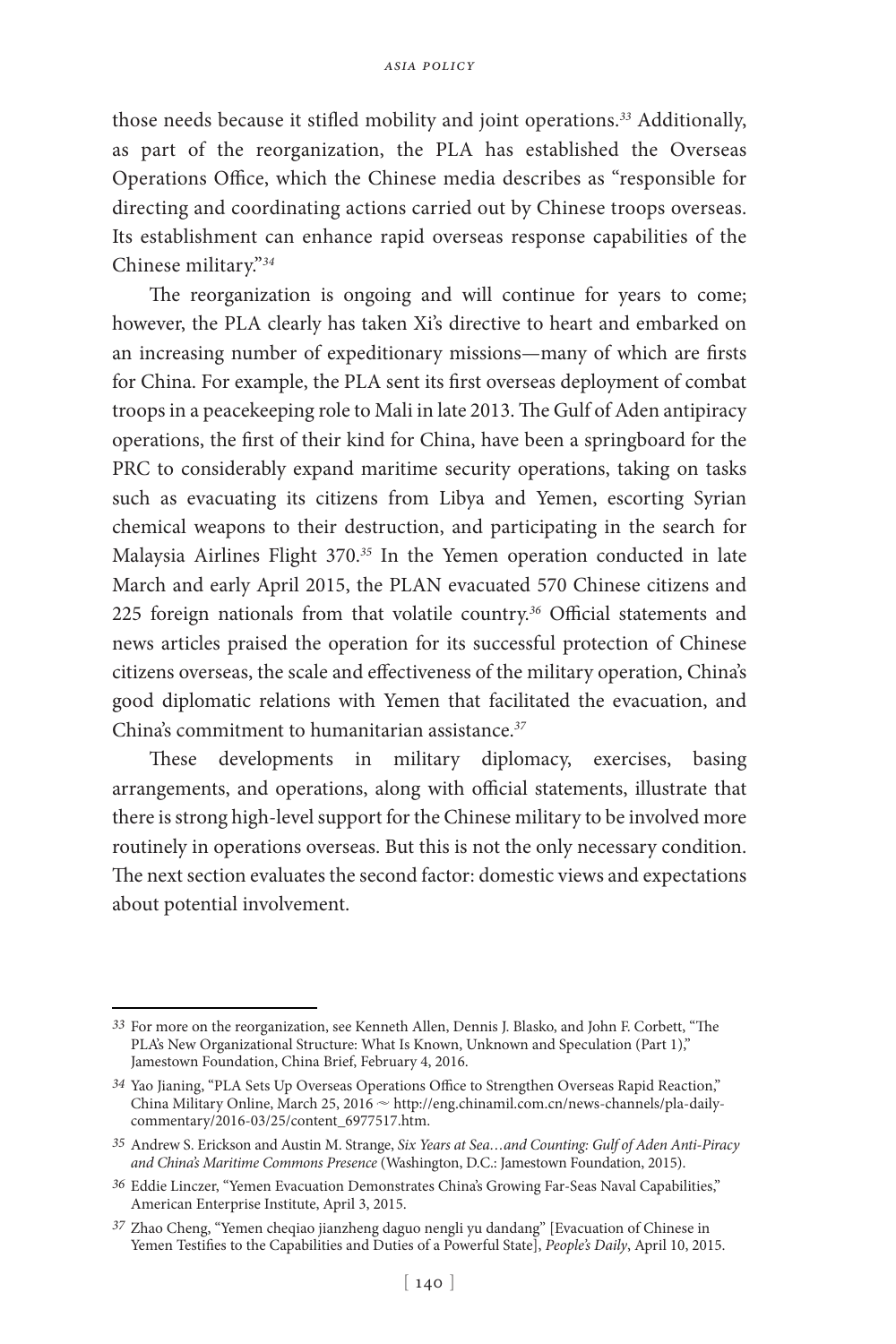## *Evolving Domestic Expectations for International Action*

Even though China is an authoritarian country, more and more research suggests that the party is responsive to public demands under certain conditions.*<sup>38</sup>* The leadership might even use public sentiment as a tool either to enhance the credibility of its threats through generating audience costs or to credibly signal resolve in crises by allowing popular mobilization.*<sup>39</sup>* This suggests that public expectations are likely to be a factor in shaping the types of expeditionary operations in which China might engage.

Increasingly, the Chinese public expects the PLA to protect Chinese citizens when an incident occurs overseas, and these expectations are creating greater pressure on the PRC government to send the military abroad. A growing number of Chinese citizens live and work overseas, with many migrating to politically unstable countries as part of an exported labor force or in search of financial gain.*<sup>40</sup>* Over the past two years, the public's demand for government protection abroad has skyrocketed as more and more Chinese nationals are being deliberately targeted because of discontent with Beijing's policies.

Fall 2015 saw an uptick in violence that created great concern in the government about appearing to be either unable or unwilling to react to global threats. A Chinese national was injured when gunmen and suicide bombers attacked a number of popular locations in Paris on November 13. A few days later the Islamic State of Iraq and Syria (ISIS) announced it had kidnapped and executed Chinese national Fan Jinghui. These incidents caused commentators to speculate about whether China would be drawn into a conflict in the Middle East against ISIS.*<sup>41</sup>* Though Xi condemned the Paris attacks and Chinese officials urged international cooperation against terrorism, China continued to be reluctant to offer support.*<sup>42</sup>* In the following week, 7 Chinese nationals were among the 170 hostages taken in Mali, and 3 Chinese rail executives were killed in the hotel siege. Xi promised domestic

*40* Oriana Skylar Mastro, "China Can't Stay Home," *National Interest*, November/December 2014, 38–45.

*<sup>38</sup>* Jidong Chen, "Sources of Authoritarian Responsiveness: A Field Experiment in China," *American Journal of Political Science* 60, no. 2 (2016): 383–400; Lily Tsai, "Solidary Groups, Informal Accountability, and Local Public Goods Provision in Rural China," *American Political Science Review* 101, no. 2 (2007): 355–72; and Gregory Distelhorst and Yue Hou, "In-Group Bias in Official Behavior: A National Field Experiment in China," *Quarterly Journal of Political Science* 9, no. 2 (2014): 203–30.

*<sup>39</sup>* Jessica Weeks, "Autocratic Audience Costs: Regime Type and Signaling Resolve," *International Organization* 62, no. 1 (2008): 35–64; and Jessica Chen Weiss, "Authoritarian Signaling, Mass Audiences, and Nationalist Protest in China," *International Organization* 67, no. 1 (2013): 1–35.

*<sup>41</sup>* Shannon Tiezzi, "ISIS: Chinese Hostage Executed," *Diplomat*, November 19, 2015.

*<sup>42</sup>* Ibid.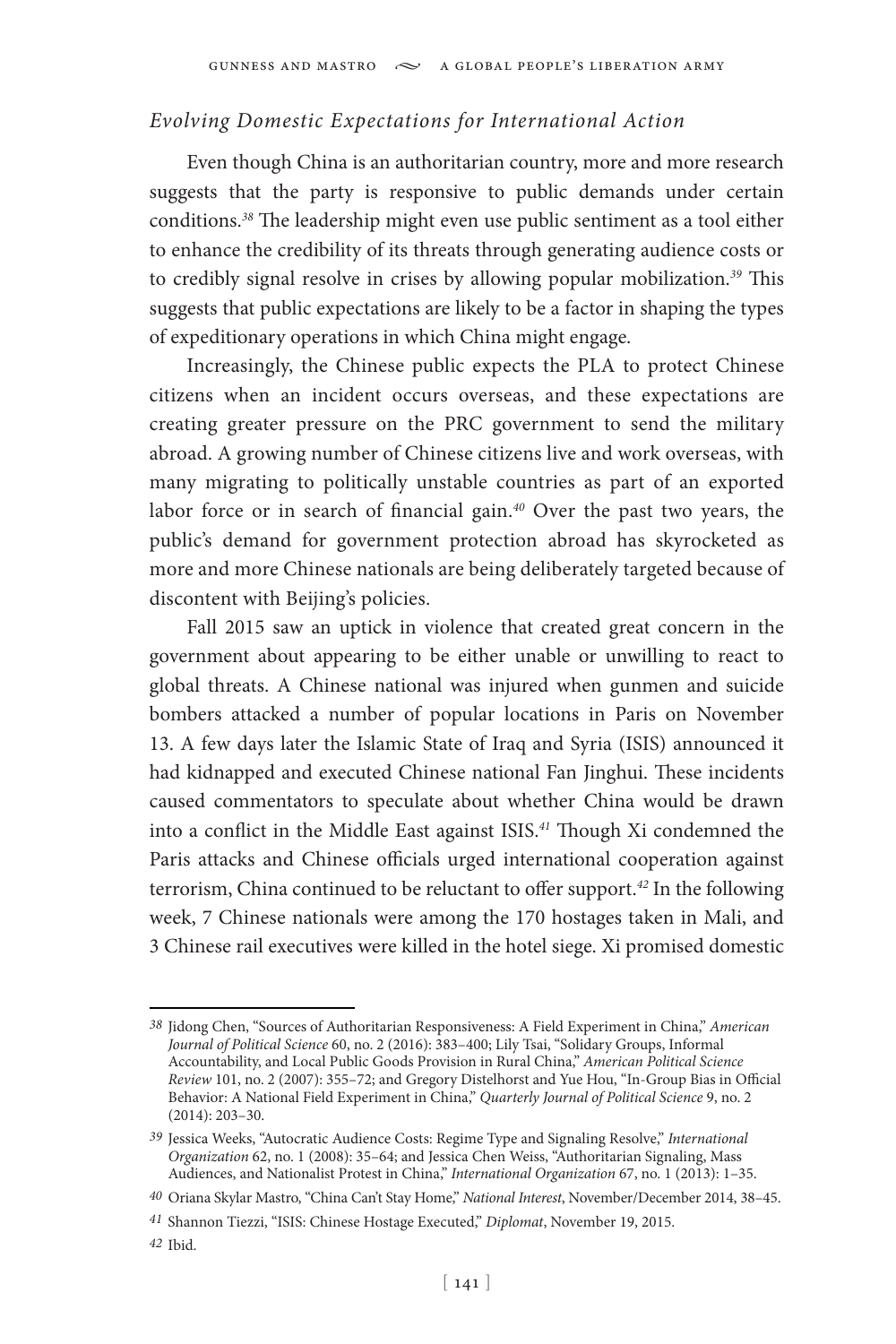audiences that China would strengthen international collaboration "to resolutely fight violent terrorist activities that hurt innocent lives," and the Ministry of Foreign Affairs promised "in light of the new circumstances" to "come up with new proposals to ensure the security of Chinese citizens and institutions overseas."*<sup>43</sup>*

The government was obviously concerned about the public reaction to Fan's execution and China's relatively minimal response. Xi and the foreign ministry made statements condemning terrorism, promising justice, and reiterating China's commitment to protecting its citizens abroad, most likely in an effort to placate domestic audiences.*<sup>44</sup>* The foreign ministry spokesperson also claimed that "relevant departments of the Chinese government activated emergency response mechanisms upon learning [of] the kidnapping and made all-out efforts to rescue him,"*<sup>45</sup>* though no public details were released to provide substance to the statement. One article in the *South China Morning Post* argued that China was in the process of negotiating Fan's release, but that French and Russian airstrikes disrupted contacts, resulting in Fan's death.*<sup>46</sup>* Official statements have not been made to this effect, however, nor has additional reporting corroborated this story.

At the same time, the government shut down discussions on social media, curtailed reporting by news outlets, and blocked searches for Fan's name as well as the terms "Islamic State," "hostage," and "Muslim."*<sup>47</sup>* Most of the posts currently on the website Weibo are official news reports, alongside a few uncensored posts that support China's principle of nonintervention and defend the government's actions regarding the hostage incident.*<sup>48</sup>* The bloggers whose posts remain visible on social media argue that China should prioritize stability and economic development, that the loss of one life is

*<sup>43</sup>* Andrew Browne, "Beijing Fears Looking Impotent in the Face of Terror," *Wall Street Journal*, November 23, 2015 ~ http://www.wsj.com/articles/beijing-fears-looking-impotent-in-the-face-of-terror-1448338589.

*<sup>44</sup>* "2015 nian 11 yue 19 ri Waijiaobu Fayanren Hong Lei zhuchi lixing jizhehui" [Foreign Ministry Spokesperson Hong Lei Holds Regular Press Conference on November 19, 2015], Ministry of Foreign Affairs (PRC), November 19, 2015; and "Xi Jinping biaoshi qianglie qianze" [Xi Jinping Expresses Strong Condemnation], *People's Daily*, November 20, 2015.

*<sup>45</sup>* Shannon Tiezzi, "Chinese Citizens among 170 Hostages Taken in Mali Hotel," *Diplomat*, November 20, 2015.

*<sup>46</sup>* "Guanmeifang zhuanjia: Zhongfang cengzhi Fan Jinghui yue zai Anbaer, yingjiu bei e fa xingdong da luan" [Government Media Expert: China Knew That Fan Jinghui Was around Anbar. Rescue Mission Was Interrupted by Russian and French Activities], *South China Morning Post*, November 20, 2015.

*<sup>47</sup>* Bethany Allen-Ebrahimian, "China Censors Online Outcry after ISIS Execution," *Foreign Policy*, November 18, 2015.

*<sup>48</sup>* "Zhongguo rendun bei IS shahai" [Chinese Hostage Killed by IS], Sina Weibo, January 14, 2016 u http://weibo.com/p/100808b58d65f6131100b6811b644ed92ce9c2?k=?????IS??&fr om=501&\_from\_=huati\_topic.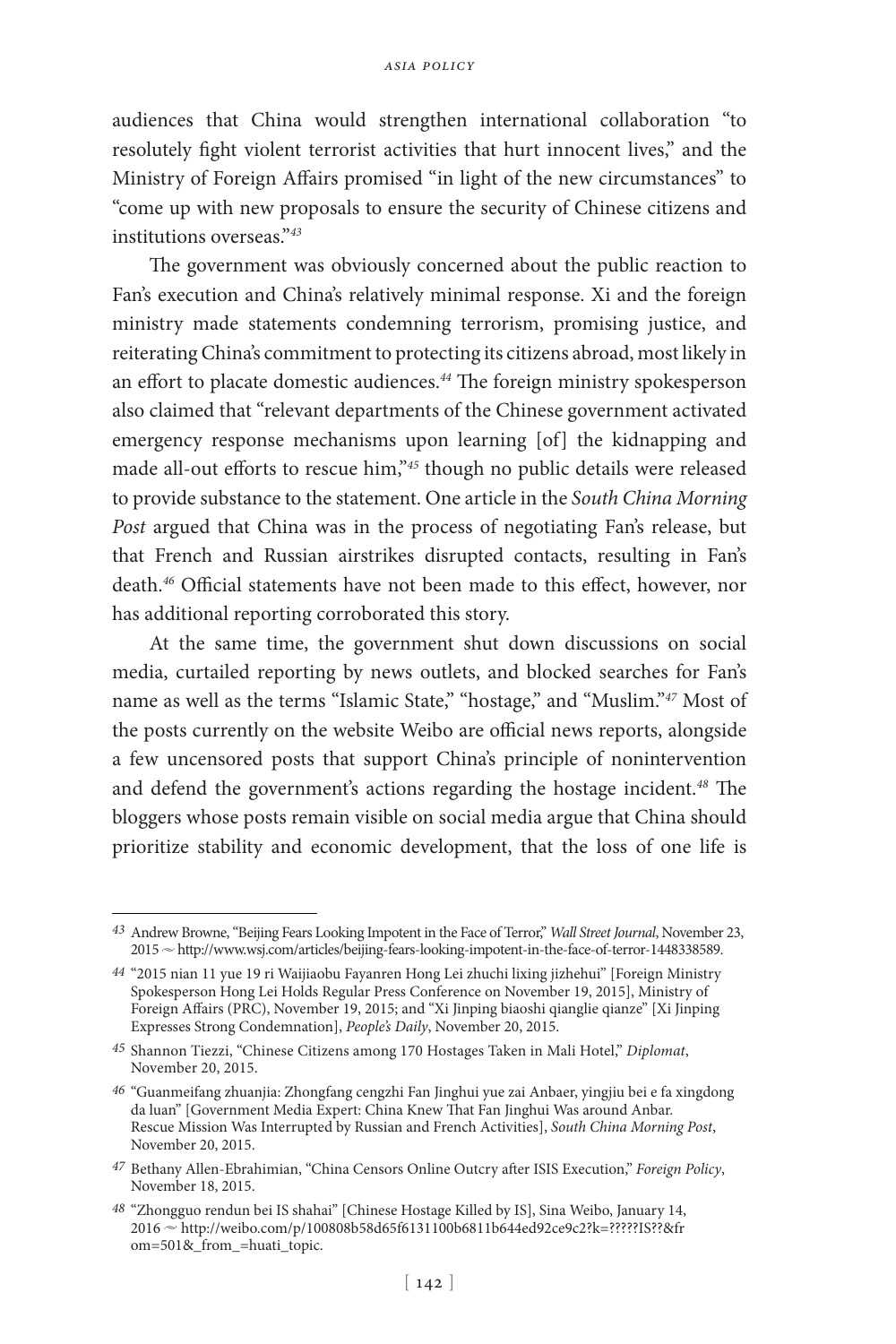not worth involving 1.3 billion lives in a war, and that the United States and Russia are encouraging China to take part in their conflict in the Middle East.*<sup>49</sup>* But a Hong Kong website that stores censored content, Free Weibo, shows netizens openly calling for military action to retaliate against ISIS and raising concerns about Uighurs becoming extremists and training with ISIS to commit domestic terrorism.*<sup>50</sup>*

Undoubtedly, a growing segment of the Chinese public supports a more proactive military approach. In a *Huanqiu Shibao* poll in 2009, 89.6% of 18,873 respondents answered "yes" to a question on whether China should establish overseas military bases.*<sup>51</sup>* There was a public outcry about Fan's execution and Beijing's inability to respond strongly to it. The rhetoric of Chinese leaders was seen as being in stark contrast to the French declaration of war on ISIS and Russian and U.S. military action.*<sup>52</sup>* The government's reaction to the public outcry suggests a concern that dissatisfaction with its performance could hurt party legitimacy. The people demand a strong military that can deter aggression, or at the very least be employed in reaction to it. The party's attempts to shape the debate show a concern with the implications of this nationalist fervor.

However, many censored posts also opposed military retaliation, warning China not to get caught up in foreign troubles. And many Chinese experts argue that China does not have the capabilities to fight terrorists in the Middle East.*<sup>53</sup>* The party therefore faces a challenge in balancing these two groups of public opinion, as well as the reality that such opinion could change drastically should PRC citizens be killed or wounded abroad because of a lack of security. The leadership has so far managed domestic expectations by continuing to encourage PLA involvement in multilateral efforts (such as counterterrorism operations organized under the United Nations), increasing the PLA's presence abroad through port agreements, and enhancing operational capabilities through participation in activities such as counterpiracy missions in the Gulf of Aden. These efforts are combined with ones that do not directly involve the PLA, such as cutting off

*<sup>49</sup>* "Zhongguo rendun bei IS shahai."

*<sup>50</sup>* "Yisilangguo" [Islamic State], Sina Weibo, discussion forum, January 14, 2016.

*<sup>51</sup>* For more on the domestic public's view, see Christopher D. Yung and Ross Rustici, "Not an Idea We Have to Shun: Chinese Overseas Basing Requirements in the 21st Century," National Defense University, China Strategic Perspectives, Report, no. 7, 2014, 53.

*<sup>52</sup>* Browne, "Beijing Fears."

*<sup>53</sup>* "Guanmeifang zhuanjia: Zhongfang cengzhi Fan Jinghui yue zai Anbaer, yingjiu bei e fa xingdong da luan."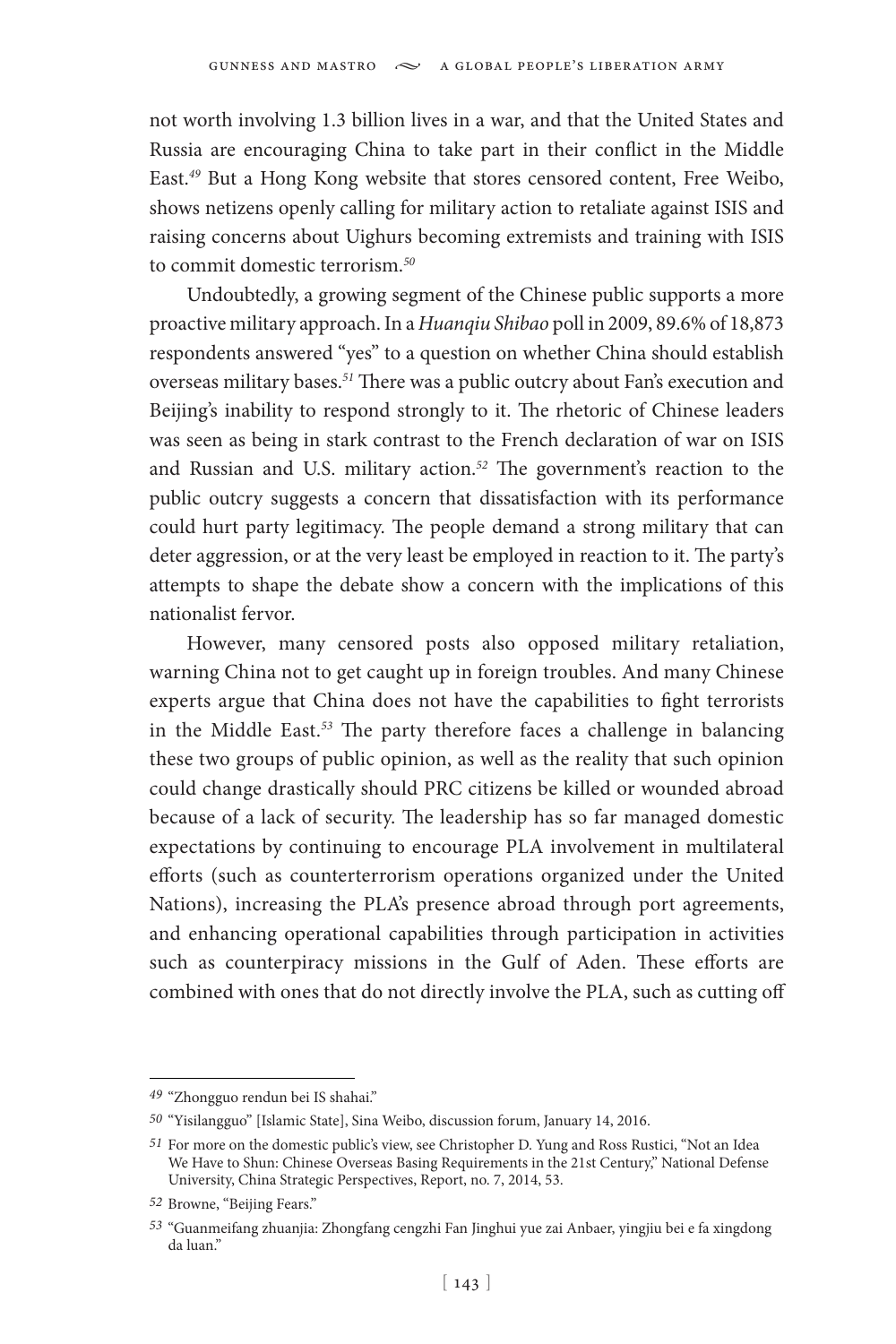ISIS's financial sources.*<sup>54</sup>* This approach has so far worked fairly well for PRC leaders because it supports and perhaps even motivates the development of PLA expeditionary capabilities, provides operational experience, and serves the party's interests in deploying the PLA abroad while not directly involving it in a conflict or committing to a heavy footprint.

Domestic expectations, and Beijing's need to accommodate or exploit them, thus create the possibility that China could intervene militarily beyond its own region. But the degree to which the government commits to military action abroad will largely depend on a third factor—the level and development type of the PLA's capabilities and operational know-how. The next section details Chinese thinking on the development of expeditionary capabilities and the implications for China's future force-projection model.

## *Chinese Thinking on Expeditionary Capabilities*

While the leadership agenda and public expectations have created the prospect of overseas PLA operations, the scope of those operations is constrained by the type of capabilities and force posture under consideration. Conventional wisdom warns that when and how a country uses its military is largely constrained by pre-established characteristics and capabilities of the force—when you have a hammer, everything looks like a nail. To date, the PLA has mainly developed pockets of expeditionary capabilities. These pockets include the ability to participate in HADR operations through its hospital ship, the use of advanced surface combatants to participate in counterpiracy and noncombatant evacuation operations, the development of power-projection capabilities such as aircraft carriers to eventually conduct SLOC protection, augmentation of at-sea replenishment capabilities—which are necessary to operate abroad on longer missions given that China lacks overseas bases—and the development of a range of space-based capabilities that include communication and navigation satellites for positioning as well as satellites for providing intelligence, surveillance, and reconnaissance to the PLA.*<sup>55</sup>* Furthermore, uneven levels of operational knowledge will likely have an impact on the situations in which China feels comfortable sending

*<sup>54</sup>* "2015 nian 12 yue 3 ri Waijiaobu Fayanren Hua Chunying zhuchi lixing jizhehui" [Foreign Ministry Spokesperson Hua Chun Ying Holds Regular Press Conference on December 3, 2015], Ministry of Foreign Affairs (PRC), December 3, 2015.

*<sup>55</sup>* U.S. Department of Defense, *Annual Report to Congress: Military and Security Developments Involving the People's Republic of China 2015* (Washington, D.C., 2015)  $\sim$  http://defense.gov/ pubs/2014\_DoD\_China\_Report.pdf.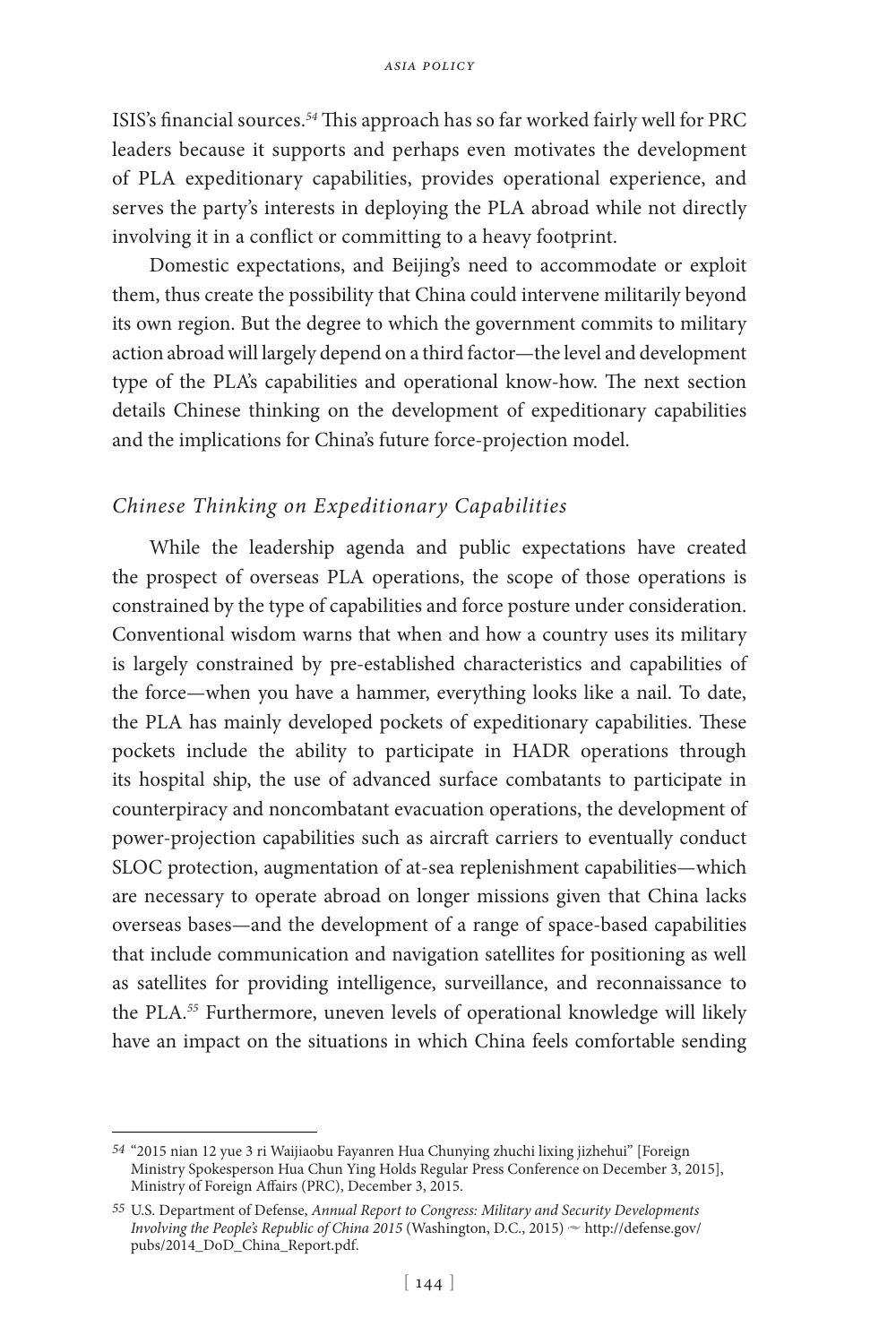its troops, with the Chinese leadership avoiding situations where the PLA possesses a low level of operational confidence.*<sup>56</sup>*

These limitations are unlikely to persist given the PLA's overall modernization efforts and increasing operational experience abroad. That said, it is still difficult to assess from observable indicators the direction of the force given China's opacity in military affairs. But Chinese writings can provide some insight into the development of expeditionary capabilities. The writings point out several complicating factors for China in developing the capability for sustaining any military operation overseas, let alone in non-permissive environments. These include China's historical aversion to alliances and overseas basing and its belief that the rejection of such perceived "hegemonic" behaviors is evidence that China will be a different, more peaceful great power. The policy of not interfering in the domestic affairs of other countries also remains an influential principle, in part because of the PRC's ongoing need to guard against international criticism, separatist movements, and calls for democracy or greater protection of human rights.*<sup>57</sup>* Pressures for continuity, such as the belief that interference is ineffective, the desire to promote China's leadership in the developing world, and the deep-rooted desire to be a different type of great power from the United States or former colonial powers, affect calculations of costs, benefits, and appropriate responses to expanding overseas interests.

However, faced with an operational imperative, PRC thinking on these and other key issues may shift—just as it did with peacekeeping operations in the 1990s. Admittedly, China is unlikely to form military alliances or establish permanent boots-on-the-ground bases overseas in the next decade or perhaps ever. Chinese thinkers consider the U.S. basing model to be an ideological anathema and strategically imprudent. But restrictions on China's military presence overseas are loosening and debate is growing about establishing areas from which to stage operations. While there are no indications that the hypothetical bases would be functionally distinct from those of other countries, such as the United States, Chinese strategists do purport to have

*<sup>56</sup>* The PLA now has significant experience in counterpiracy operations because of its participation in patrols in the Gulf of Aden. However, learning to conduct and maintain those operations took many years. See Kristen Gunness and Sam K. Berkowitz, "PLA Navy Planning for Out of Area Deployments," in *The People's Liberation Army and Contingency Planning in China*, ed. Andrew Scobell, Arthur S. Ding, Phillip C. Saunders, and Scott W. Harold (Washington, D.C.: National Defense University Press, 2015)  $\sim$  http://ndupress.ndu.edu/Portals/68/Documents/Books/ PLA-contingency/PLA-Contingency-Planning-China.pdf.

*<sup>57</sup>* Oriana Skylar Mastro, "Noninterference in Contemporary Chinese Foreign Policy: Fact or Fiction?" in *China and International Security: History, Strategy, and 21st Century Policy*, vol. 2, ed. Donovan Chau and Thomas Kane (Santa Barbara: Praeger, 2014), 95–114.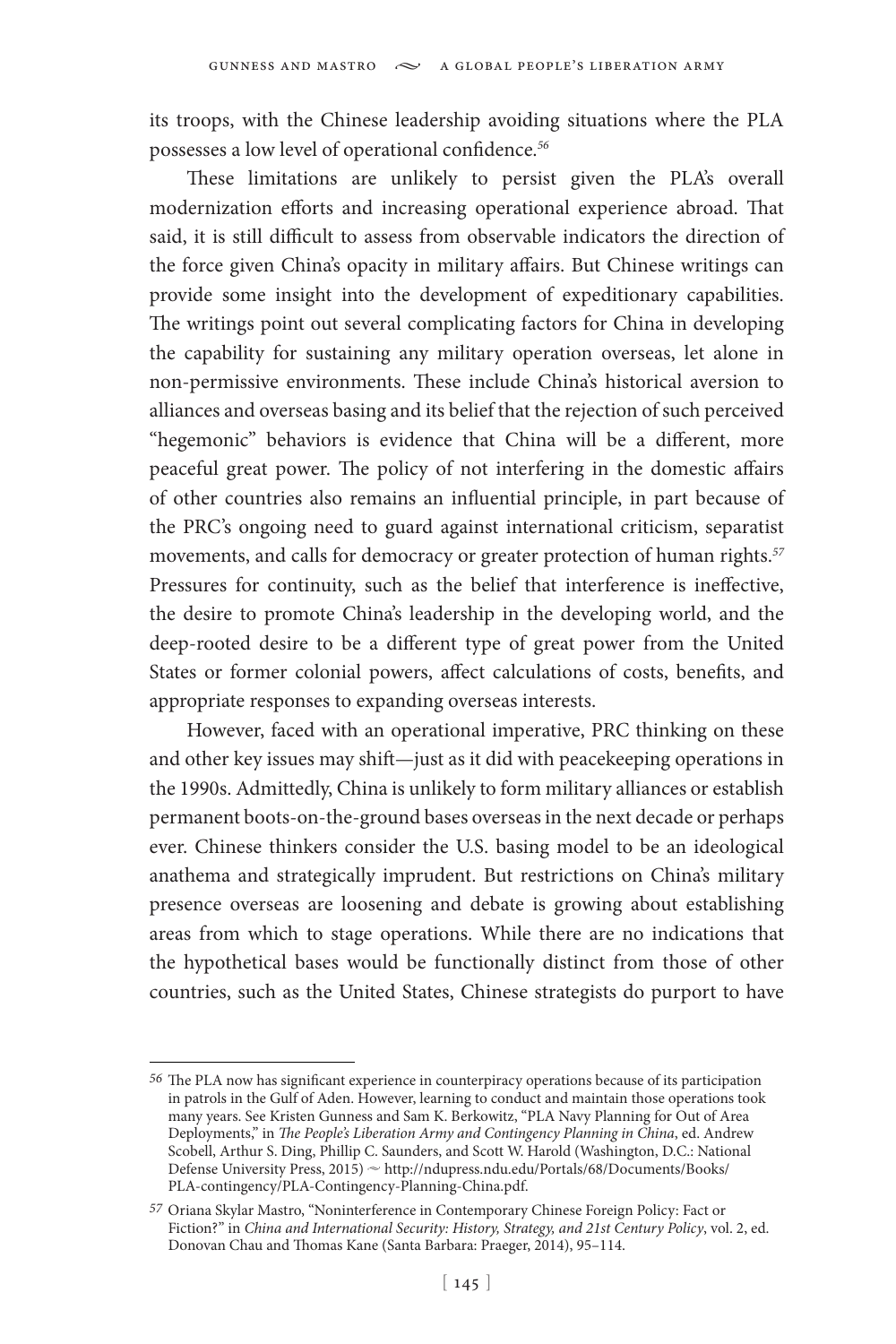unique and higher principles for their use. Specifically, as one well-known Chinese international relations scholar argues, Chinese interests would have to align with those of the host nation and neighboring countries and could not be used to attack other countries.*<sup>58</sup>* Also, China's overseas access policies no doubt take into account a desire to minimize concerns that nations have with how China may use its newfound military power in the future.*<sup>59</sup>* With respect to its first overseas naval base in Djibouti, China denies intentions to establish overseas basing to extend its military reach but at the same time reiterates that Western nations should not be concerned if China does seek military outposts given that they also have them.*<sup>60</sup>* The sensitivity, both domestically and internationally, about the potential for China to develop a global expeditionary force has led to caution in action and rhetoric. State-run media has even reined back its use of the term "overseas base," instead using the terms "supply facility" and "military outpost."*<sup>61</sup>*

As mentioned above, Xi Jinping has already made a number of unexpected and significant organizational reforms to enhance the professionalization of the military forces, reduce corruption, and create a command structure more conducive to joint operations.*<sup>62</sup>* The aforementioned establishment of the Overseas Operations Office represents the first step in ensuring the coordination of various PLA missions overseas, which all come with different military and political requirements. One article in the *China Daily* states:

> The "Overseas Operations Office" not only requires "operational commanding capabilities," but also "policy capacity." Policy capacity refers to the ability to grasp the national security situation and bilateral relations. For example, the evacuation operation in Yemen required the assessment [of the] local security situation and diplomatic access to enter the port of Aden.*<sup>63</sup>*

Given the ongoing need for the PLA to access ports and infrastructure when conducting overseas operations, it is possible that the Overseas Operations

*<sup>58</sup>* Shen Dingli, "Don't Shun the Idea of Setting Up Overseas Military Bases," China.org, January 28,  $2010 \approx$  http://www.china.org.cn/opinion/2010-01/28/content\_19324522.htm.

*<sup>59</sup>* Feng Chunmei, "Junshi zhuanjia jiedu Zhongguo junshi zhanlue" [Military Experts Explain Chinese Military Strategy], *People's Daily*, May 27, 2015.

*<sup>60</sup>* Ben Blanchard, "China Launches Charms Offensive for First Overseas Naval Base," Reuters, March 23, 2016  $\sim$  http://www.reuters.com/article/us-china-djibouti-idUSKCN0WP300.

*<sup>61</sup>* Ibid.

*<sup>62</sup>* "Military Reform: Xi's New Model Army," *Economist*, January 16, 2016  $\sim$  http://www.economist. com/news/china/21688424-xi-jinping-reforms-chinas-armed-forcesto-his-own-advantage-xisnew-model-army.

*<sup>63</sup>* Yao Jianing, "PLA Sets Up Overseas Operations Office to Strengthen Overseas Rapid Reaction," China Military Online, March 25, 2016  $\sim$  http://eng.chinamil.com.cn/news-channels/pla-dailycommentary/2016-03/25/content\_6977517.htm.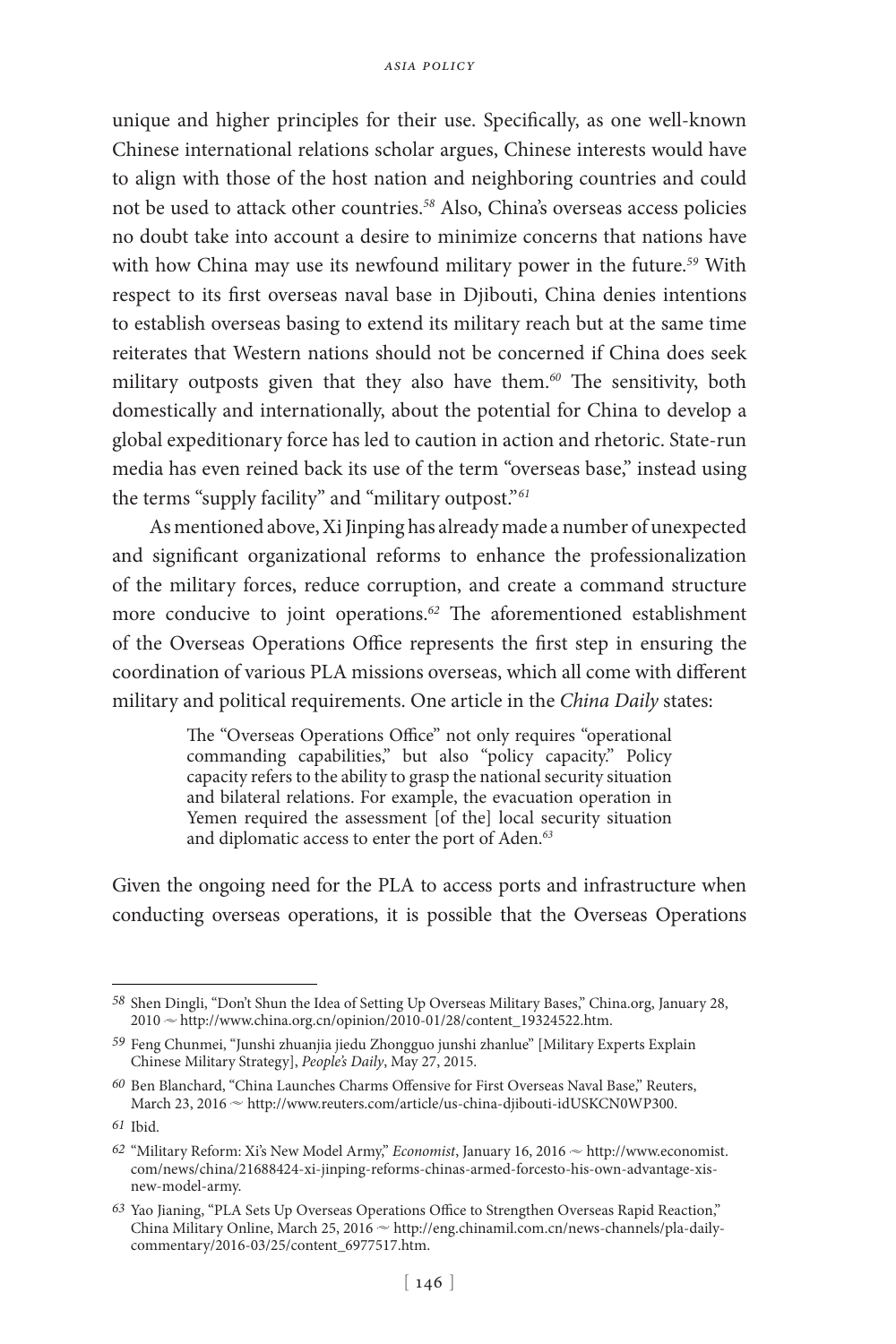Office might play a role in helping the PRC government leverage political clout and increase military access in various parts of the world on an as-needed basis.

## a global pla: possibilities, challenges, and opportunities

Even though Chinese operations beyond the region have been limited to date, we can infer that China is actively developing expeditionary capabilities. This progress is evident from the attention by high-level leadership, official documents and statements published in PRC-controlled media, domestic public support, and the internal strategic debate that focuses on how, not whether, to develop the necessary force posture. The means by which China will use these capabilities abroad is critical to the question of whether they will have a positive or negative impact on U.S. national security and the global order. In this section, we develop a typology based on the final two drivers in our argument: the nature of the threat and the receptivity of the international community. We treat these two drivers differently from the preceding three because there is currently not enough empirical data to determine with high confidence which path China will take. The typology provides a framework for understanding how different values of these two variables may interact to shape the nature of the PLA's global activities.

The first variable, the nature of the threat, can be conceptualized as having two values: whether Chinese interests are directly threatened or whether Chinese interests are at risk due to collateral damage when other countries are targeted. For example, Chinese nationals were injured in the Paris shootings and Mali hostage situation, but targeting Chinese citizens was not the primary goal of the assailants. Instability in Syria and Afghanistan could hurt Chinese interests in those states, but there are greater negative consequences for many other countries, including the United States. By contrast, hypotheticals like violent protests, kidnappings, or the nationalization of Chinese mining projects—such as in Zambia—would directly affect Chinese interests but not necessarily those of another country.

The second variable, international receptivity, captures the strategic setting that China faces when it conducts an overseas operation. Poor receptivity describes a situation in which there will be backlash against a PLA operation. There can be many reasons for this: countries may be wary of China rehearsing operations that could help it perform in regional contingencies; they may believe that the PLA would only exacerbate the problematic situation in question, leading to detrimental follow-on effects;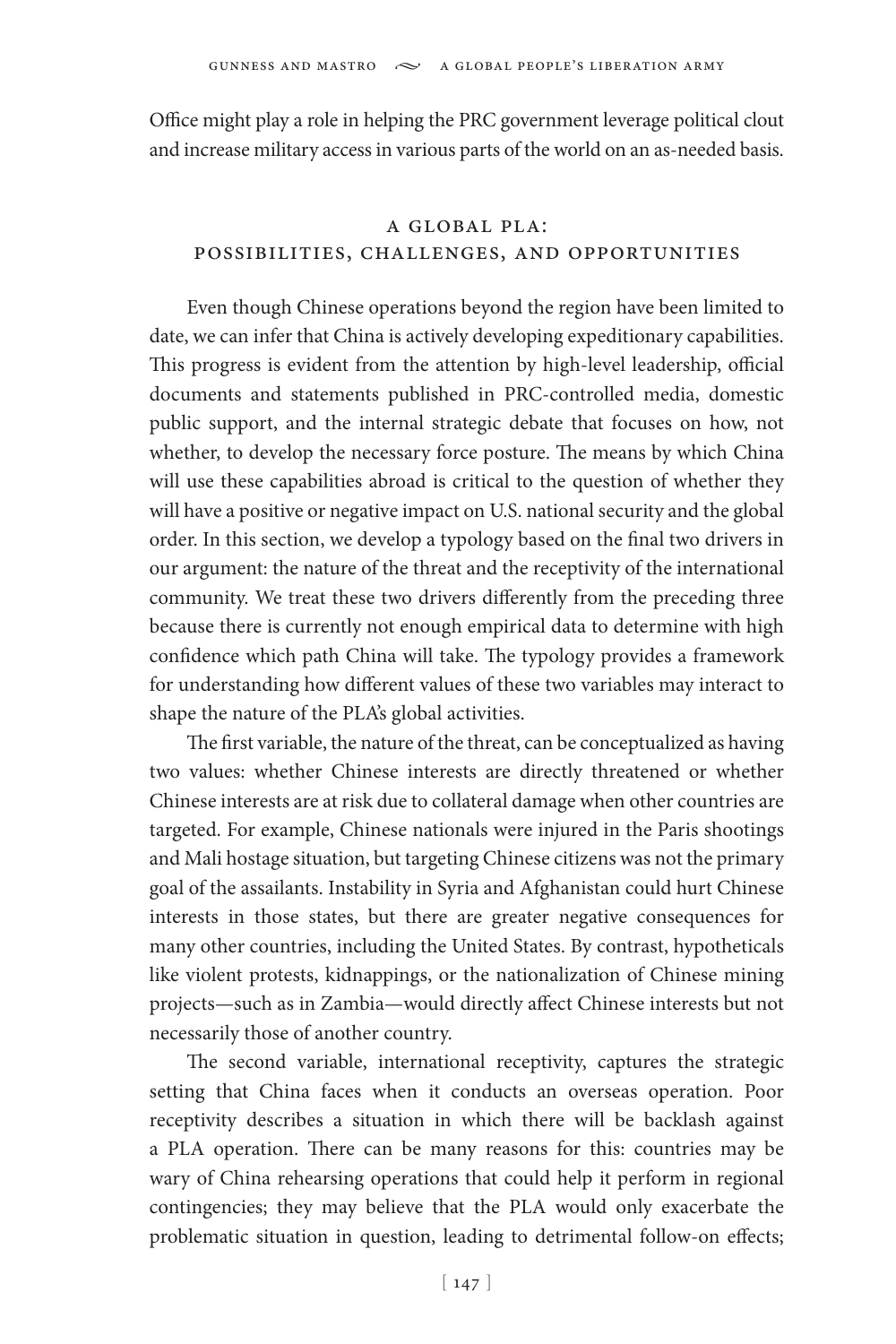or they may be sensitive to the possibility that China could seek to shape an outcome to better align with Chinese interests at the expense of the interests of the broader international community. On the other hand, the international community could be receptive to greater Chinese military involvement when it supports broader international efforts or when no other major power has the capability or willingness to act. For example, Chinese involvement in noncombatant evacuation operations, UN peacekeeping operations, and the Gulf of Aden counterpiracy efforts was encouraged and praised.

The combination of these two factors engenders four types of Chinese military behavior out of area: activism, team play, vigilantism, and free riding (see **Table 1**).

## TABLE 1

## *Four Types of Out-of-Area Chinese Military Behavior*

|                                  |      | <b>Chinese interests threatened</b> |              |
|----------------------------------|------|-------------------------------------|--------------|
|                                  |      | <b>Directly</b>                     | Peripherally |
| <b>International receptivity</b> | High | Activism                            | Team play    |
|                                  | Low  | Vigilantism                         | Free riding  |

This typology offers a framework for evaluating how an expeditionary PLA may affect the global order and U.S. security interests. China's ability to act is not included in the typology because it is a necessary condition and therefore does not lead to analytically useful variations. If China does not have the ability to conduct an operation abroad, it will unsurprisingly not do so. The following discussion clarifies how and when China will act when its expeditionary capabilities allow the option.

## *Activist China: High International Receptivity with Chinese Interests Directly Targeted*

In this scenario, Chinese interests are under threat overseas, such as by a terrorist act, in a large-scale hostage situation, or due to instability in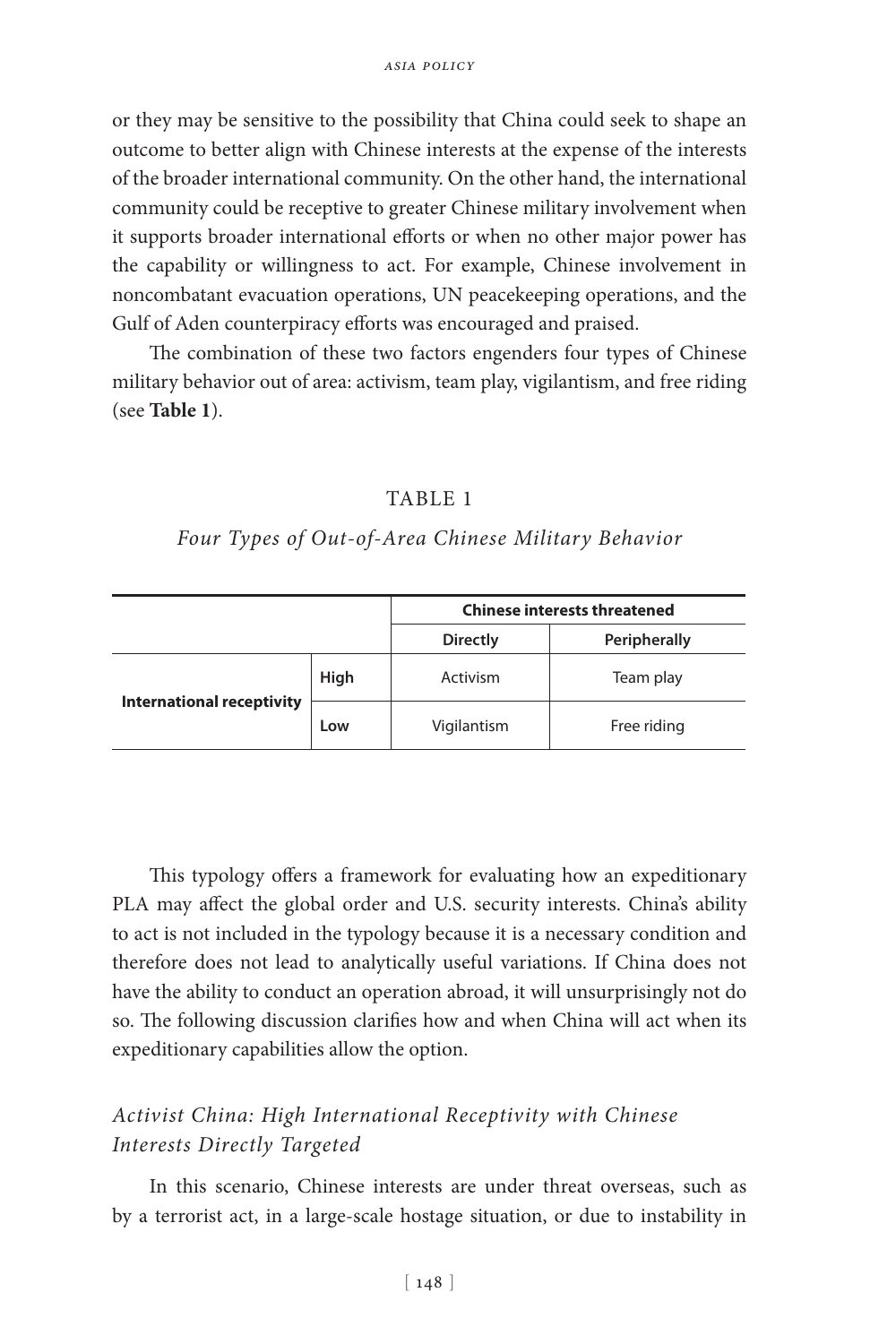a location where China has a unique commercial stake. For example, in Nigeria a militant group could target Chinese interests in an attempt to wrest control over natural resources from Chinese companies or the Nigerian government.*<sup>64</sup>* Beijing also has had to deal with angry unemployed protesters who blame cheap Chinese manufacturing for their circumstances.*<sup>65</sup>* China has exceptionally high FDI in Zimbabwe, Equatorial Guinea, Tajikistan, Chad, the Democratic Republic of the Congo, Mali, Sudan, and the Central African Republic, creating a situation in which Chinese interests may be threatened even when broader foreign interests are not.*<sup>66</sup>* More and more frequently, Chinese nationals are being deliberately targeted because of discontent with Beijing's policies. In a July 2014 video, ISIS leader Abu Bakr al-Baghdadi described China as a country where "Muslim rights are forcibly seized."*<sup>67</sup>* In September 2014, suspects in the Philippines were arrested for planning attacks against the Chinese embassy and Chinese workers in Manila. The Spratly Islands sovereignty dispute allegedly motivated the perpetrators along with resentment over what they considered to be the "monopolistic policies" of Filipino-Chinese businessmen.*<sup>68</sup>* In July 2015, Beijing issued a travel warning after Asian tourists were harassed during anti-China protests in Istanbul sparked by anger over the treatment of Uighurs in Xinjiang.*<sup>69</sup>*

In this situation, the domestic outcry would be particularly shrill given that China's interests are clearly and directly targeted. While such uproar alone may not be enough to convince the top leadership to act, international support could tip Beijing's cost calculation in favor of action. The international community might view a PLA operation designed to combat terrorism, for example, as a positive development in China's willingness to take on some of the burden of countering terrorist activities outside the Asia-Pacific region. Or in the case of a hostage rescue, other states with similar security interests

*<sup>64</sup>* Tom Miller, "Firms Facing Risks in Foreign Hot Spots Call in the Experts," *South China Morning Post*, June 9, 2008; and Elisha Bala-Gbogbo, "Nigeria's MEND Rebels Threaten Attack on Oil Industry," Bloomberg, January 27, 2014  $\sim$  http://www.bloomberg.com/news/articles/2014-01-27/ nigeria-s-mend-rebels-threaten-future-attack-on-oil-industry.

*<sup>65</sup>* Keith Brandsher and Adam Nossiter, "In Nigeria, Chinese Investment Comes with a Downside," *New York Times*, December 5, 2015 ∼ http://www.nytimes.com/2015/12/06/business/international/ in-nigeria-chinese-investment-comes-with-a-downside.html.

<sup>66 &</sup>quot;Bilateral FDI Statistics," UN Conference on Trade and Development, April 2014  $\sim$  http://unctad. org/en/Pages/DIAE/FDI%20Statistics/FDI-Statistics-Bilateral.aspx.

*<sup>67</sup>* Bethany Allen-Ebrahimian, "China Censors Online Outcry after ISIS Execution," *Foreign Policy*, November 18, 2015.

*<sup>68</sup>* Shannon Tiezzi, "China Warns Citizens to Stay Away from Philippines," *Diplomat*, September 17, 2014.

*<sup>69</sup>* Ivan Watson and Steven Jiang, "Beijing Issues Travel Warning after Turkey Protests Target Chinese," CNN, July 8, 2015.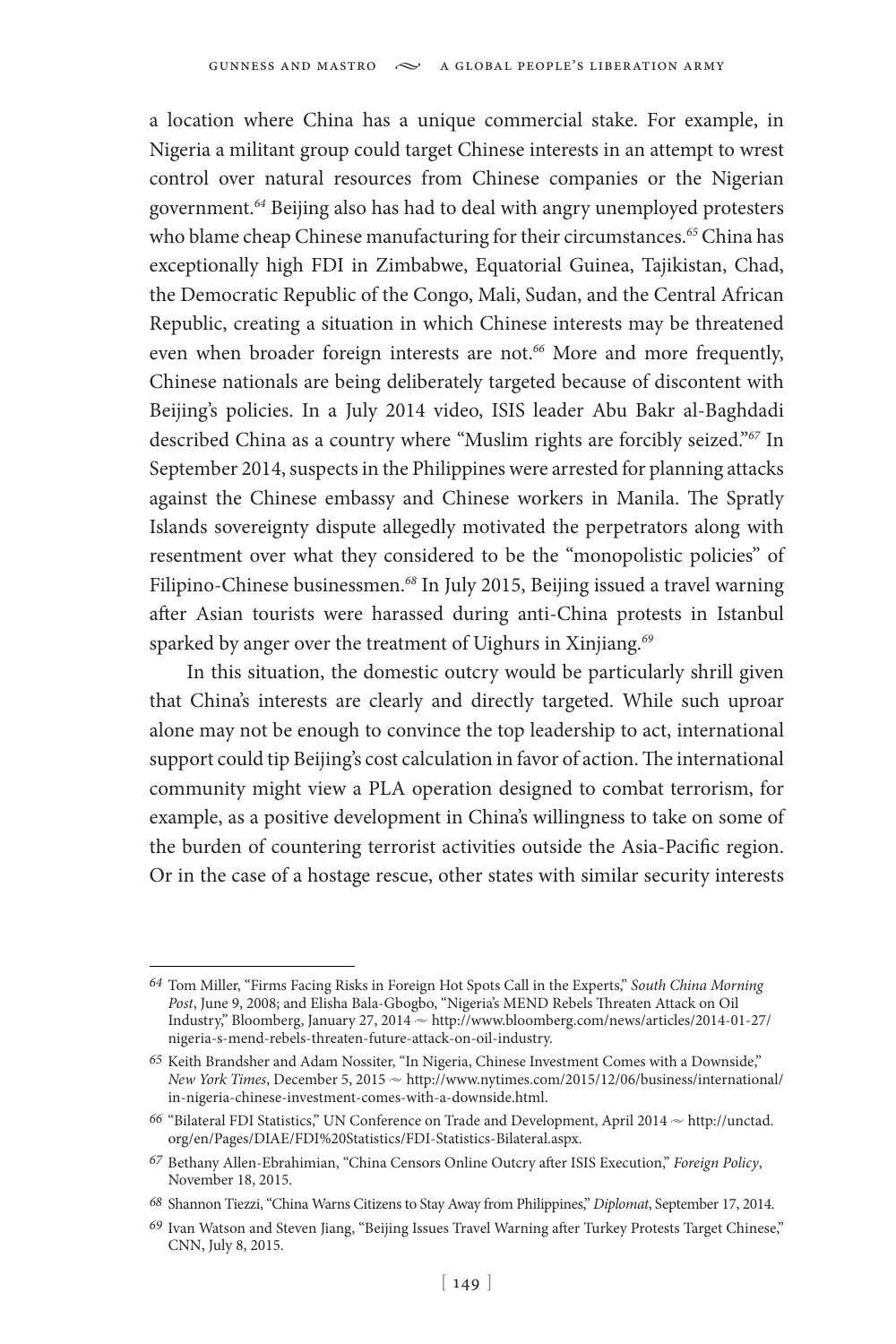might support China in order to augment or retain their own ability to conduct such operations inside another country's borders.

This scenario presents few immediate opportunities for the United States. An activist China is still one that pursues narrow self-interest, which may or may not align with the interests of the United States and the international community. Though the international community would support China's need to protect its interests, Chinese military involvement in situations where the PLA essentially "goes it alone" also could create more tensions between the PLA, the United States, and U.S. allies and partners. Also, depending on how China operates, there is always the possibility that the insertion of foreign military forces into the equation may exacerbate instability in the target country and create spillover effects. On the other hand, these risks are less severe in this scenario given that the interests of the United States generally are not involved.

## *China as a Team Player: High International Receptivity and Chinese Interests Affected Peripherally*

In cases where Chinese interests are part of a larger group of foreign interests under threat, China might push for PLA involvement to both boost its image as a responsible great power and show the domestic population that it is proactively protecting Chinese interests abroad. The fact that other countries' interests in involvement are likely to be as great as or greater than China's in this scenario opens up the possibility of multilateral cooperation. Participating in international operations overseas would also cater to the Chinese leadership's desire to improve the PLA's expeditionary capabilities while leaving a light footprint. Examples might include participation in HADR missions to assist overseas Chinese communities or PLA assistance in an operation where international citizens as well as Chinese nationals require evacuation. Other instances might involve PLA cooperation with foreign militaries in an international effort to combat terrorism, maintain freedom of navigation in SLOCs, or assist nonproliferation efforts. If China were to dedicate forces to fighting ISIS, for example, that would fit within this category.

In this scenario, PLA expeditionary capabilities have engendered greater opportunities for the U.S. and Chinese militaries to cooperate on issues of mutual security concern. In addition, expeditionary missions—such as counterpiracy operations in the Gulf of Aden, UN peacekeeping missions, and noncombatant evacuation operations—allow the PLA to gain critical operational experience that translates into a more experienced force at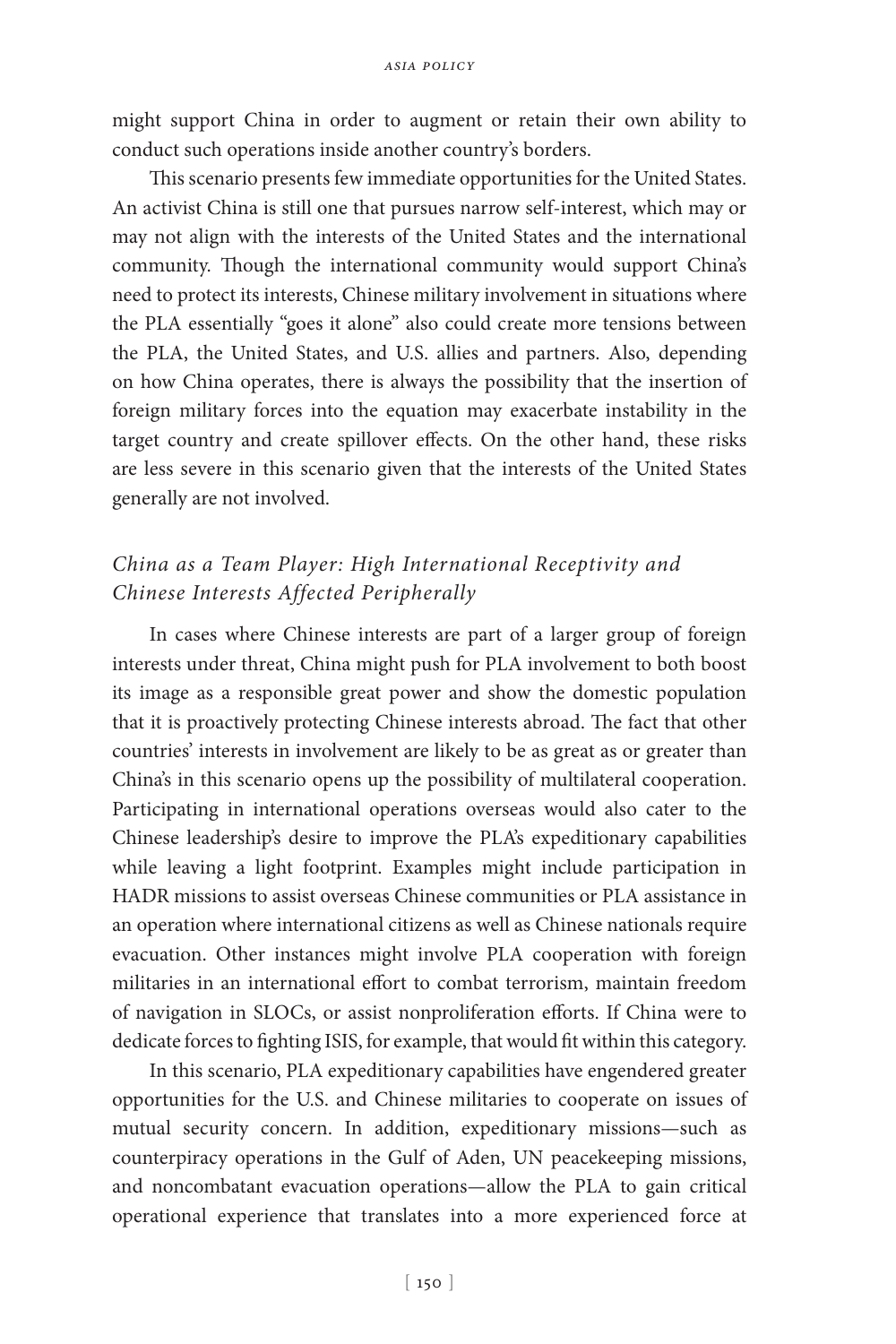home, potentially enabling the PLA to work alongside more technologically advanced militaries to contribute to security in Asia. Such potential regional security missions are mainly maritime in focus and include HADR, counterpiracy operations, escort operations (particularly relevant given the uptick in piracy in Southeast Asia), and contributions to countering drug and human trafficking.

These types of cooperative efforts would assist with crisis management because they would augment operational awareness and encourage dialogue. Moreover, as the recent U.S. reaction to the Asian Infrastructure Investment Bank shows, rejecting a reasonable role for China to provide public goods hurts the United States' international image. Welcoming China's participation in cooperative efforts as the PLA builds its expeditionary capabilities, on the other hand, would go great lengths to demonstrate the flexibility needed to sustain U.S. leadership and presence in the Asia-Pacific. Augmenting China's efforts to be a team player is broadly beneficial and helps integrate the country into the larger international order—which was the argument made in favor of China's participation in counterpiracy missions.

There are some risks, however, even if they are outweighed by the benefits. The greatest one is that China gains unintended operational and perhaps even technological knowledge from closely operating with other countries. The PLA could put such knowledge to use in future regional conflagrations that could include the United States. Also, Chinese involvement may have mixed results. In the counterpiracy example, the PLAN still has not fully integrated itself into the international coalition but rather mainly focuses on escorting Chinese merchant ships passing through the Gulf of Aden.

# *China as a Vigilante: Low International Receptivity with Chinese Interests Directly Targeted*

This scenario paves the way for China to "go rogue" or act in a way that does not accord with either international norms or stated Chinese principles of noninterference. Potential examples include the PLA launching an operation in which it enters a foreign country without permission to rescue hostages. Another scenario might include preemptively stopping the imminent destruction of an oil pipeline or energy resource on foreign soil to avert severe consequences for Chinese economic interests. A more extreme scenario could include intervening to prop up a pro-China leader in the face of internal instability or rebellion. For China to completely defy the international community and host country preference in this manner, the level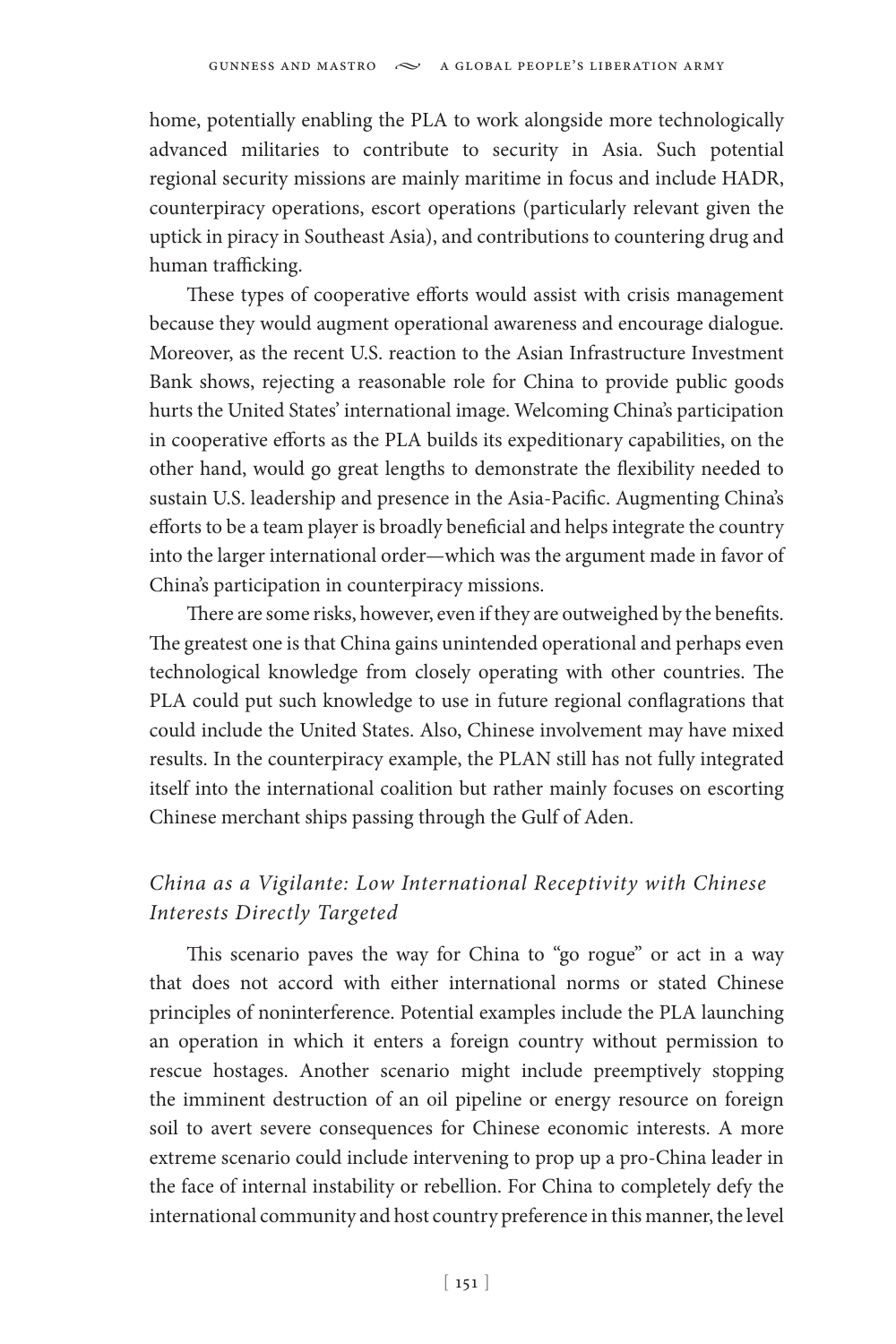of Chinese interests threatened would have to be such that domestic stability or party legitimacy is at stake. Given the backlash that such actions would create, potentially resulting in withdrawal of permission for existing access to foreign ports and bases, the PRC government is unlikely to undertake this type of action unless the situation is very dire.

Vigilante behavior would likely be the worst scenario for the United States, as it would pit the United States and its partners and allies against China. Also, given the minimal opportunities for consultation, China would be more likely to act in a way that is further destabilizing for the country in question, which could undermine other international efforts. Owing to the risks associated with this behavior, the United States should try to understand why Chinese leaders would feel compelled to take such action and attempt to mitigate or head off the crisis that would result.

# *China as a Free Rider: Low International Receptivity and Chinese Interests Affected Peripherally*

In this final scenario, the international community is not particularly receptive to increased PLA involvement, yet Chinese interests are targeted alongside foreign interests and the PRC leadership feels impelled to act. With Chinese nationals in danger due to broader instability within a country, the leadership would be more likely to free ride off the security provisions of other nations, multilateral coalitions, and nongovernmental organizations. The internal debate would probably tip toward arguments about avoiding entanglements in complex and costly situations abroad, especially with other countries willing to take the burden. China already free rides to some extent through UN peacekeeping operations and the multilateral counterpiracy operations in the Gulf of Aden, which rely on other countries' logistics and port facilities. In this scenario, the PLA would continue or even expand its presence in these types of international operations. To augment its influence, the PRC government might also increase the use of political and economic incentives to build support among portions of the international community for PLA action should a security incident occur where Chinese interests are threatened.

This scenario is similar to what we see today, though international receptivity is probably moderate rather than poor at this point. The positive for the United States is that China would be forced to largely accept solutions provided by the international community to protect the country's interests, which ostensibly integrates it further into the international order.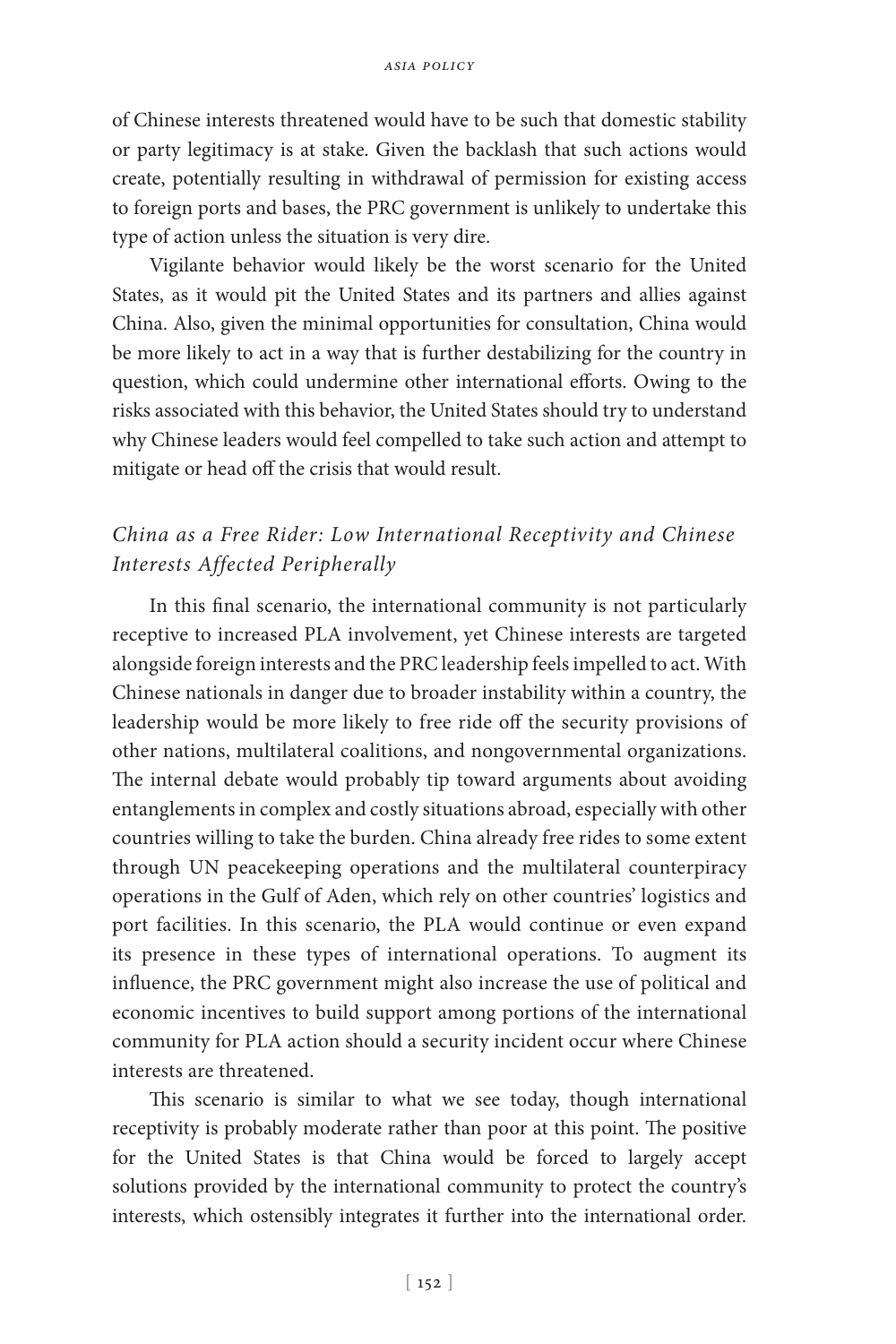The negatives include the potential for China to break away and exhibit vigilante behavior should it perceive serious threats to its interests that the international community is not sufficiently addressing. Another negative is that a free-riding China creates more financial burden for the United States and ties down U.S. assets at a time of increasingly constrained resources, while enabling China to more aggressively pursue its regional agenda.

## recommendations for u.s. policymakers

The above typology and associated scenarios illustrate that it is in the best interest of the United States and the international community to encourage China to be a team player and discourage the extreme action with minimal influence that is embodied in the vigilante type. There are operational risks to greater military cooperation with China. Further exposure to U.S. operations may facilitate China's attempts to steal U.S. military technology and knowledge. Also, the participation of the less-experienced, less-capable Chinese military with different tactics and caveats could severely constrain and complicate other participant countries' abilities to achieve their operational goals. The important question is under what conditions are these risks outweighed by the potential benefits. Evaluating these conditions is necessary because the United States may find itself in a world with a more active PLA regardless of its own preferences. Given this conclusion, we have four recommendations for U.S. leaders and policymakers.

First, when foreign interests collectively are threatened, the United States should encourage Chinese military involvement if China can contribute. Even with the operational risks, this is the best scenario in which to develop and practice ways to mitigate concerns. Active discussion on the topic between U.S. allies and partners can help pave the way for Chinese involvement in multilateral operations in which the PLA has not participated before or for the use of Chinese surface combatants as part of a multilateral coalition to protect key SLOCs in the event of specific threats. Combined operations could also produce positive externalities, such as increased professionalism, trust, and transparency on the part of the PLA. Welcoming China as a team player lowers the risk that the PRC will strike out on its own as a vigilante, which would likely lead to poor outcomes for the United States. Also, allowing China to free ride off the efforts and resources of others sets a bad precedent and squanders an opportunity to shape Chinese behavior in a way that better fits with the responsible stakeholder model.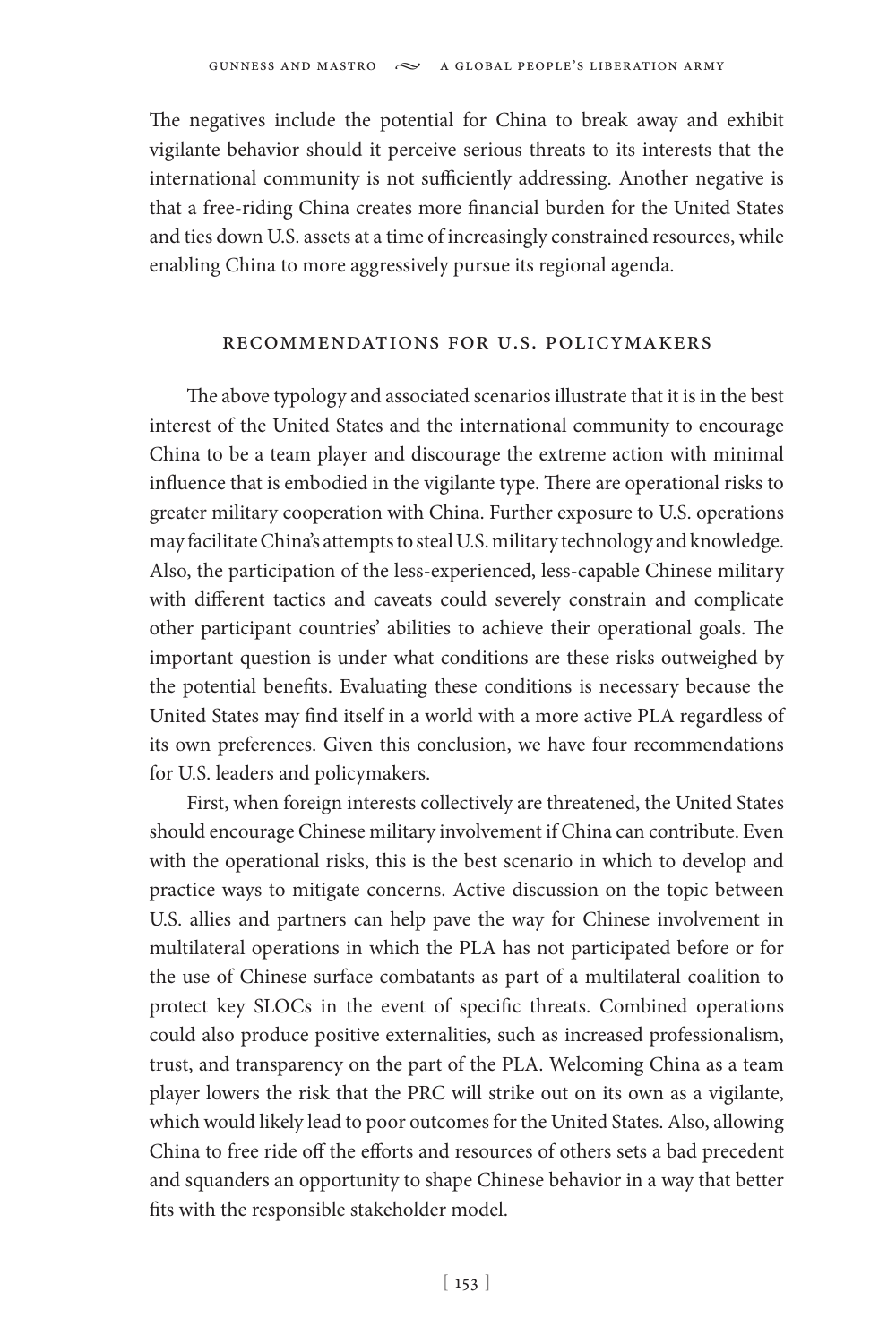Second, when Chinese interests are targeted and U.S. interests are not at stake, the United States should try to influence China's choices and actions to minimize unintended consequences or negative effects. This could include rallying U.S. allies and partners to back Chinese action to resolve a security issue, depending on the specific situation. Or it might include using the lack of foreign support for PLA involvement to attempt to tip China's calculus in the direction of pursuing nonmilitary options. The key is to understand the situation and the pressures on the PRC leadership, including domestic public opinion, well enough to shape an activist China or, if that seems unlikely, to prevent a potential vigilante China from engaging.*<sup>70</sup>*

Third, the United States should broaden the scope of U.S.-China military exchanges both to reflect the PLA's increasingly routine presence abroad in new areas and to shape PLA involvement as much as possible to complement U.S. policy objectives. For example, it is likely that in the future U.S. naval forces will have greater (or even routine) interaction with the PLAN in the Indian Ocean and Mediterranean Sea, and U.S. ground forces will increasingly encounter PLA ground forces through peacekeeping actions and potentially in counterterrorism and stability operations. Thus, U.S.-China military exchanges need to reflect this larger mission set by expanding beyond U.S. Pacific Command to include the combatant commanders responsible for U.S. Central Command, Africa Command, and European Command. These exchanges should focus on confidence building, awareness of operational methods to mitigate the risk of unintended consequences or crises, and military diplomacy. They should connect attachés around the world to build relationships in areas outside the Asia-Pacific region. Such interactions should also focus on helping China improve its capabilities in areas that complement U.S. policy objectives, such as counterterrorism, stability operations, and the securing and dismantling of weapons of mass destruction, which would be useful in a North Korea contingency. Cooperation between U.S. and Chinese ground forces—often less contentious than cooperation between the two states' naval and air forces—is a good place to expand military exchanges and exercises.

Fourth, the United States should take advantage of opportunities for closer international relationships as Chinese expeditionary capabilities expand. The reaction from other regional states—for example, Japan and India—illustrates that China's expeditionary capabilities are creating

*<sup>70</sup>* Thomas J. Christensen, "The Advantages of an Assertive China," *Foreign Affairs*, February 21, 2011  $\sim$  https://www.foreignaffairs.com/articles/east-asia/2011-02-21/advantages-assertive-china.